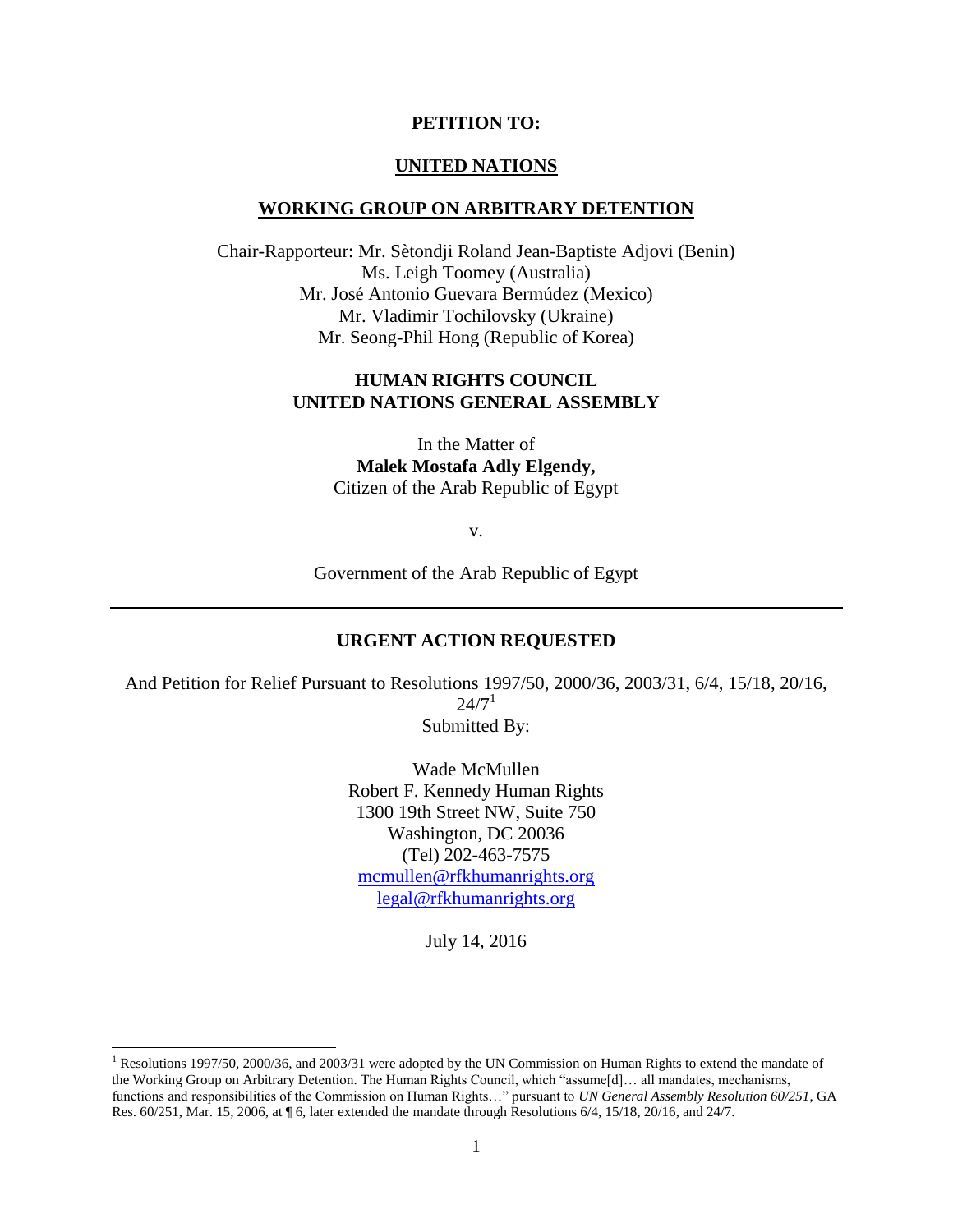## **Basis for Urgent Action Request**

As set forth in the attached Petition, the Government of the Arab Republic of Egypt is arbitrarily depriving Malek Mostafa Adly Elgendy (referred to as Mr. Adly) of his liberty in reprisal to his work as a human rights defender in the country. Mr. Adly continues to be routinely subject to cruel, inhuman, and degrading treatment and torture by the authorities, and to date, he continues to be held in solitary confinement. The continuation of such deprivations of his rights constitutes serious threats to Mr. Adly's health and physical integrity, his psychological integrity, and his life. Accordingly, we request that the Working Group transmit an urgent appeal to the Government of Egypt by the most rapid means possible on behalf of Mr. Adly.

Mr. Adly is a prominent human rights defender and lawyer. He is a member of the Front for the Defense of Egyptian Protesters (FDEP) and the head of the legal unit for the Egyptian Center for Economic and Social Rights (ECESR). Through his work, Mr. Adly has represented countless peaceful protesters, civil society organizations, and other independent voices.

On April 23, 2016, an arrest warrant was issued for Mr. Adly on the pretense of his political activism on the issue of the Egyptian government's decision to transfer the islands of Tiran and Sanafir to the government of Saudi Arabia. On May 5, Mr. Adly was arrested in Maadi by plainclothes police officers, and taken to the Maadi Police Station.

Although the Maadi Police Station initially denied Mr. Adly's presence at the station to his legal counsel, Mr. Adly's lawyers were eventually informed that he was being taken to the Shubra El-Kheima Prosecution for interrogation in the middle of the night. Eventually, the authorities levied a litany of bogus charges against Mr. Adly, including:

- Joining or participating in an association, entity, organization, group, or gang that intends to impede the provisions of the Constitution or laws, to prevent a state institution or a public authority from performing its function, to encroach upon the personal freedoms of citizens or other general freedoms or rights guaranteed by the Constitution and the law, or to impair national unity or social peace (Article 86 (bis)(2) of the Penal Code);
- Promoting, orally or in writing or via any other method, for an association, entity, organization, group, or gang that intends to impede the provisions of the Constitution or laws, to prevent a state institution or a public authority from performing its function, to encroach upon the personal freedoms of citizens or other general freedoms or rights guaranteed by the Constitution and the law, or to impair national unity or social peace (Article 86 (bis)(3) of the Penal Code);
- Attempting to forcibly overthrow or change the state Constitution or its republican system or the form of government (Article 87(1) of the Penal Code);
- Intentionally broadcasting news, data, or false rumors to disturb public security, to sow panic among people, or to harm the public interest (Article 102 bis of the Penal Code); and
- Using force, violence, or threats with a civil servant or with a person charged with performing a public service to unduly force him to perform or refrain from performing his official duties (Article 137 (bis)(a)(1) of the Penal Code).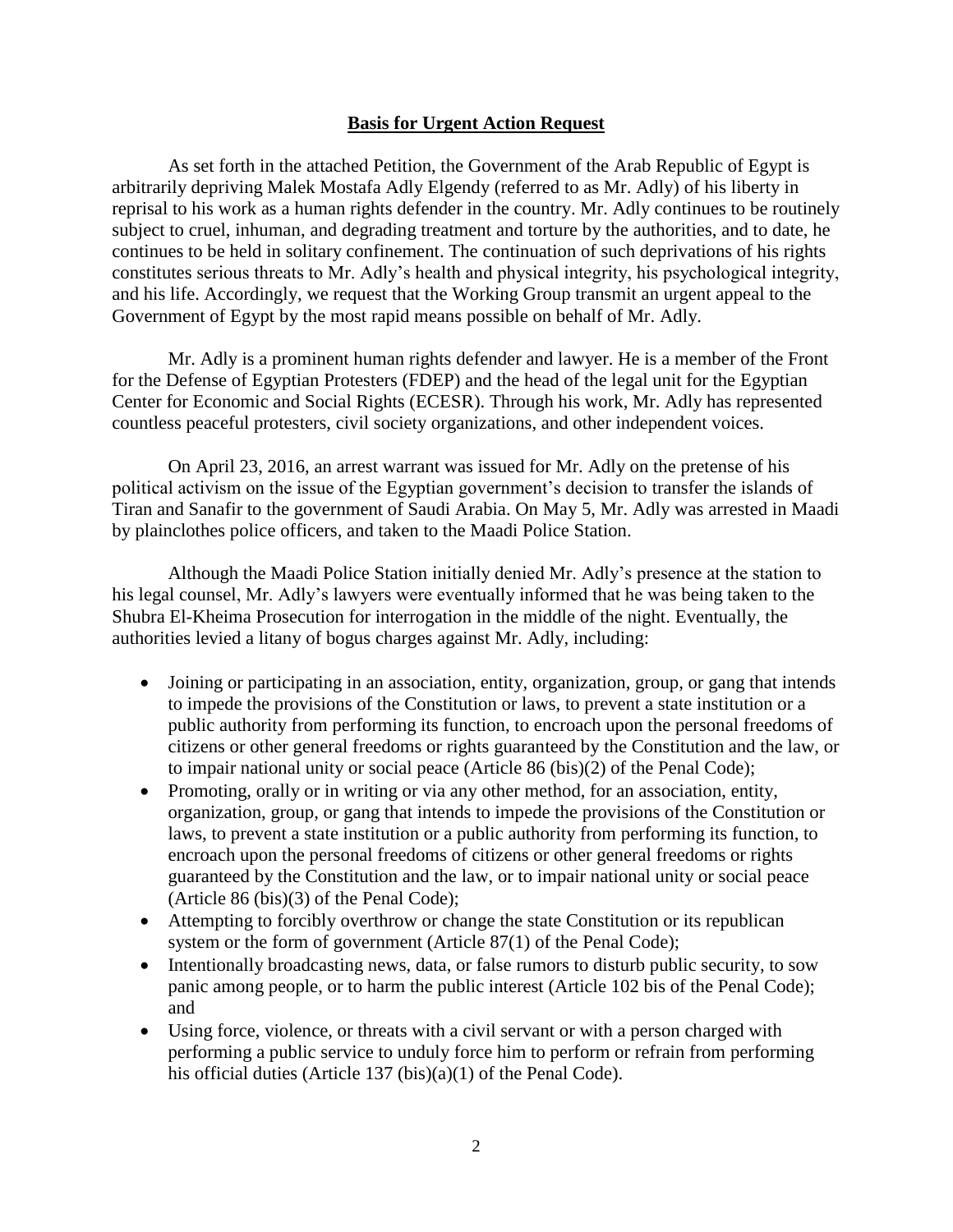Today, Mr. Adly remains in pretrial detention at Tora Prison. He has faced nearautomatic detention renewals and his requests for bail and/or conditional release have not been granted proper due process consideration. Under Egyptian and international law, pretrial detention is an exceptional legal measure. The case of Mr. Adly highlights how the practice continues to be abused by Egyptian authorities as a punitive measure to intimidate influential, independent voices from exercising their fundamental rights and, in this case particularly, to deal a severe blow to the access of other human rights defenders to the legal counsel that Mr. Adly has provided for years.

Further, Mr. Adly has been persistently subject to torture and cruel, inhuman degrading in detention. While he was being held at the Maadi Police Station and prior to his interrogation, Mr. Adly was beaten by security personnel, stripped of his shirt, insulted, blind-folded, and pushed around while a gun was being pointed to his chest. He was also forced to walk in a straight line while blind-folded, photographs were taken of him without his consent, and he was subjected to an unauthorized medical exam that falsely concluded him to be intoxicated, despite the fact that he gave clear and coherent answers to all interrogation questions shortly thereafter.<sup>2</sup>

Ever since his initial questioning by authorities on May 6, Mr. Adly has been kept in solitary confinement in a 2x3 meter cell at the Tora Prison. He has been denied any recreation time, and has only been allowed to leave his prison cell for sporadic visits, court hearings, and several severe medical emergencies. At one point during his detention, 17 officers entered his cell, forced him to take an unknown medication, and forcibly gave him an injection. Shortly thereafter, he lost consciousness for a temporary period of time. Mr. Adly has also been denied access to his proper blood pressure medication. His health has deteriorated so significantly that he has had to be taken to the prison hospital at least four times due to high blood pressure and difficulty breathing. He does not have a mattress in his cell, seriously impeding his sleep. He is not allowed access to a radio or any newspapers and books. He is also prohibited from writing letters and making phone calls. Mr. Adly has not been allowed to enter the prison mosque in order to pray and he has been prevented from attending the religious preaching lessons that occur regularly in the prison. Citing the torture, mistreatment, and deplorable detention conditions that he is being subjected to, Mr. Adly has expressed a serious fear of suicidal thoughts.

Reports of general prison conditions at Tora Prison further affirm that the health of Mr. Adly will continue to remain at significant risk of deterioration. Prison cells are often dirty, filled with cockroaches and ants, and subject to extreme temperatures due to poor ventilation.<sup>3</sup> Detainees endure beatings, insults, and torture.<sup>4</sup> At times, detainees are arbitrarily prevented from meeting with family members and face the confiscation of various personal belongings. 5

<sup>2</sup> Egyptian Center for Economic and Social Rights, *ECESR Publishes Complaints Filed by HRD Malek Adly's Defense Team to Different Authorities Reporting Violations During Malek's Arrest and Investigation*, EGYPTIAN CENTER FOR ECONOMIC AND SOCIAL RIGHTS, (May 8, 2016)[, http://ecesr.org/en/2016/05/08/ecesr-files-complaints-to-different-authorities-reporting](http://ecesr.org/en/2016/05/08/ecesr-files-complaints-to-different-authorities-reporting-violations-against-human-rights-lawyer-and-defender-malek-adly/)[violations-against-human-rights-lawyer-and-defender-malek-adly/.](http://ecesr.org/en/2016/05/08/ecesr-files-complaints-to-different-authorities-reporting-violations-against-human-rights-lawyer-and-defender-malek-adly/)

<sup>&</sup>lt;sup>3</sup> Maram Mazen, *Egypt rights lawyers say new prison law legalizes abuses*, ASSOCIATED PRESS, (Oct. 26, 2015), [http://www.sandiegouniontribune.com/news/2015/oct/26/egypt-rights-lawyers-say-new-prison-law-legalizes/.](http://www.sandiegouniontribune.com/news/2015/oct/26/egypt-rights-lawyers-say-new-prison-law-legalizes/)

<sup>4</sup> Arwa Ibrahim, *Prisoners allege systematic torture of opposition*, MIDDLE EAST EYE, (Apr. 25, 2014), [http://www.middleeasteye.net/news/prisoners-allege-systematic-torture-opposition-942566493.](http://www.middleeasteye.net/news/prisoners-allege-systematic-torture-opposition-942566493) 

<sup>5</sup> Leila Fadel, *In A Viral Video, A Misleading Taste Of What It's Like In Egyptian Prison*, NPR, (Sept. 20, 2015), [http://www.npr.org/2015/09/20/441912079/egyptians-say-report-paints-false-picture-of-prison-conditions.](http://www.npr.org/2015/09/20/441912079/egyptians-say-report-paints-false-picture-of-prison-conditions)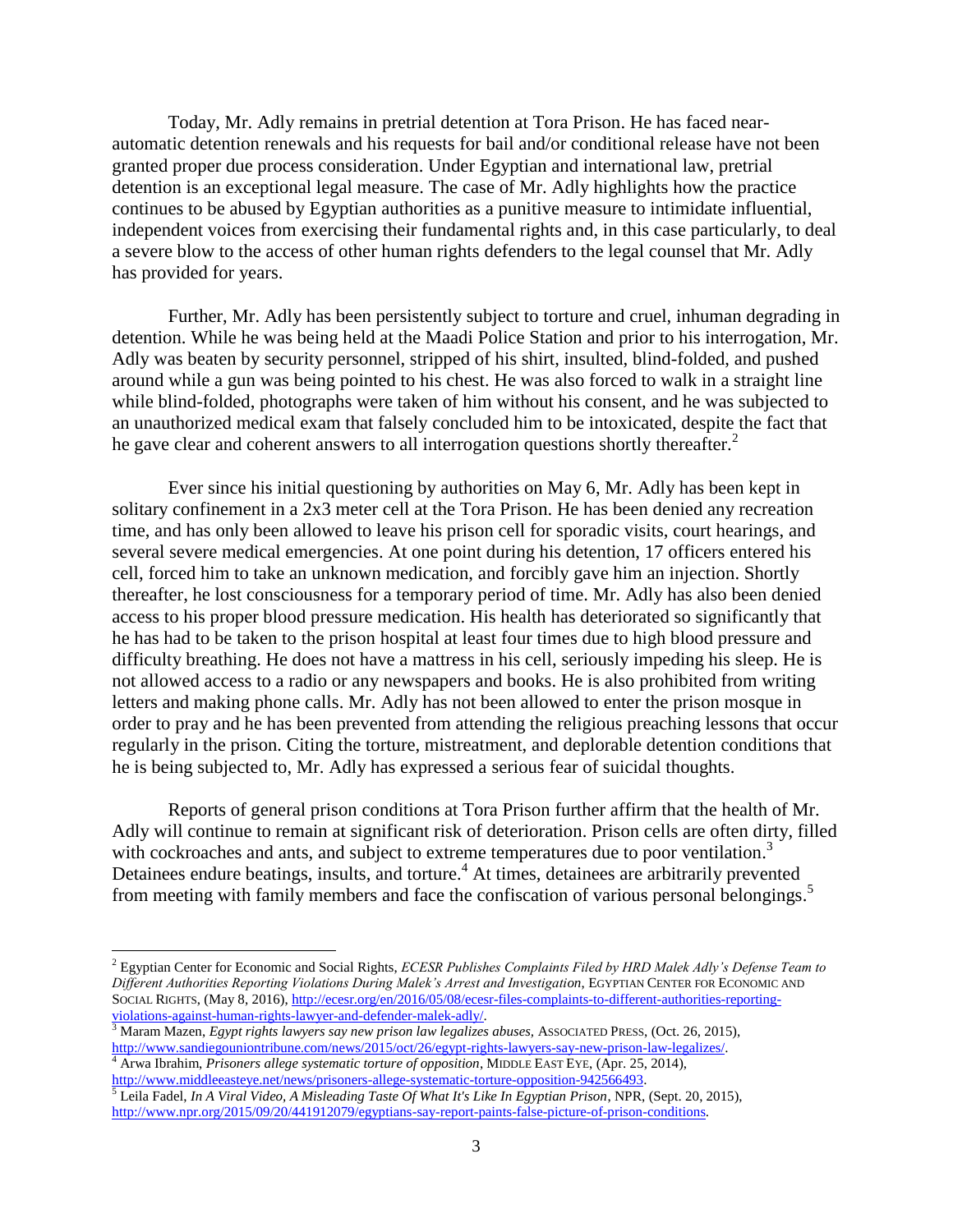The provision of medical care is increasingly inadequate.<sup>6</sup> In 2015, the El-Nadeem Center for Rehabilitation of Victims of Violence documented 137 deaths of persons in detention, at least 81 of which occurred due to inadequate medical care.<sup>7</sup> Very little oversight for Egypt's prisons is available. Under the recently-amended Prison Law, the National Council for Human Rights is only allowed to conduct prison visits after receiving prior approval from the Prosecutor-General.<sup>8</sup> When government officials have previously visited prisons, they have reportedly refused to listen to and record prisoner complaints.<sup>9</sup> Finally, compensation for detainees who have been abused or mistreated is seldom issued. Investigations by authorities into deaths of detainees in custody or reports of inadequate medical care and abuse are even rarer.<sup>10</sup>

Mr. Adly has been arbitrarily detained and continues to be subject to torture, cruel, inhuman, and degrading treatment, and grave prison conditions which place his health and life at significant risk. Accordingly, we request that the Working Group consider this Petition pursuant to its Urgent Action Procedure. Additionally, it is requested that the attached Petition be considered a formal request for an opinion of the Working Group pursuant to Resolution 1997/50 of the Commission on Human Rights, as reiterated by Resolutions 2000/36, 2003/31, and Human Rights Council Resolutions 6/4, 15/18, 20/16, and 24/7.

 $\overline{^{10}$  *Id.* 

<sup>6</sup> Al-Jazeera, *Life in an Egyptian prison*, AL-JAZEERA, (Aug. 14, 2015)[, http://www.aljazeera.com/news/2015/08/life-egyptian](http://www.aljazeera.com/news/2015/08/life-egyptian-prison-150812112621901.html)[prison-150812112621901.html.](http://www.aljazeera.com/news/2015/08/life-egyptian-prison-150812112621901.html)

<sup>7</sup> El-Nadeem, *2015 in Numbers*, EL-NADEEM, [https://drive.google.com/file/d/0B2-](https://drive.google.com/file/d/0B2-QqOchi4gFcnhWTkZGZTlzV0U/view?pref=2&pli=1) [QqOchi4gFcnhWTkZGZTlzV0U/view?pref=2&pli=1.](https://drive.google.com/file/d/0B2-QqOchi4gFcnhWTkZGZTlzV0U/view?pref=2&pli=1)

<sup>8</sup> Maram Mazen, *supra* note 3.

<sup>9</sup> Human Rights Watch, *Egypt: Rash of Deaths in Custody*, HUMAN RIGHTS WATCH, (Jan. 21, 2015), [https://www.hrw.org/news/2015/01/21/egypt-rash-deaths-custody.](https://www.hrw.org/news/2015/01/21/egypt-rash-deaths-custody)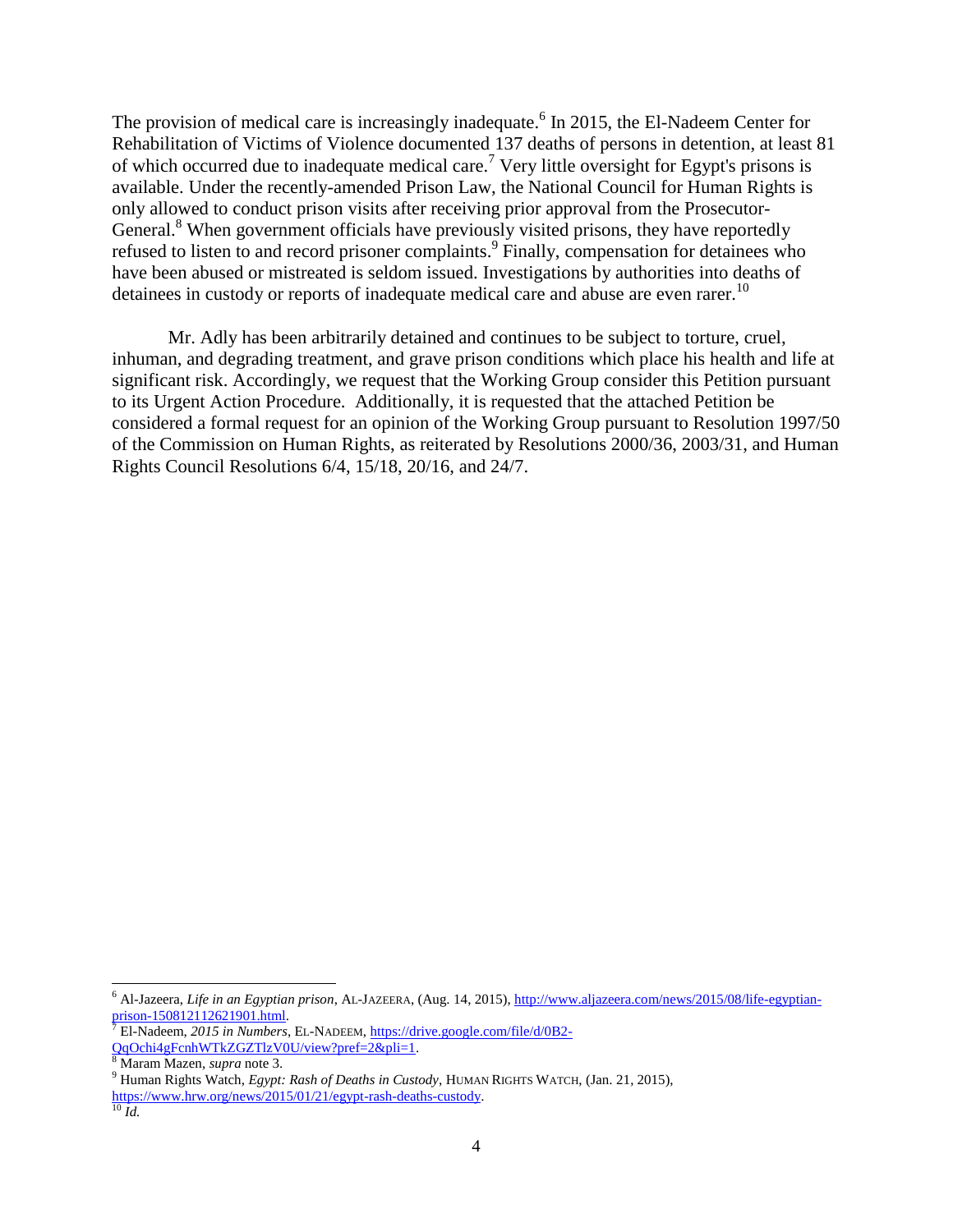# **Questionnaire To Be Completed<sup>11</sup>**

# **I. IDENTITY**

- 1. **Family name:** Elgendy
- 2. **First name:** Malek Mostafa Adly
- 3. **Sex:** Male
- 4. **Birth date or age (at the time of detention):** 35 years old
- 5. **Nationality/Nationalities:** Egypt
- 6. (a) **Identity document (if any):** National Identification Card (b) **Issued by:** Egypt (c) **On (date):** (d) **No.:**
- 7. **Profession and/or activity (if believed to be relevant to the arrest/detention):** Mr. Adly is a human rights lawyer, a member of the Front for the Defense of Egyptian Protesters (FDEP), and head of the legal unit for the Egyptian Center for Economic and Social Rights (ECESR). Egyptian authorities state that he was arrested in light of his political protest and online activism on the issue of the Egyptian government's transfer of the islands of Tiran and Sanafir to the government of Saudi Arabia.
- 8. **Address of usual residence:** Cairo, Egypt

# **II. ARREST**

- 1. **Date of arrest:** May 5, 2016
- 2. **Place of arrest (as detailed as possible):** Maadi, Cairo, Egypt
- 3. **Forces who carried out the arrest or are believed to have carried it out:** Plainclothes police officers
- 4. **Did they show a warrant or other decision by a public authority?** It is unclear whether the warrant was physically displayed; however, it was made known that Mr. Adly's arrest was carried out in implementation of the warrant previously issued on April 23, 2016.
- 5. **Authority who issued the warrant or decision:** Public Prosecution

<sup>11</sup> *Model Questionnaire To Be Completed By Persons Alleging Arbitrary Arrest or Detention*, UN WORKING GROUP ON ARBITRARY DETENTION, [http://www.ohchr.org/EN/Issues/Detention/Pages/Complaints.aspx.](http://www.ohchr.org/EN/Issues/Detention/Pages/Complaints.aspx)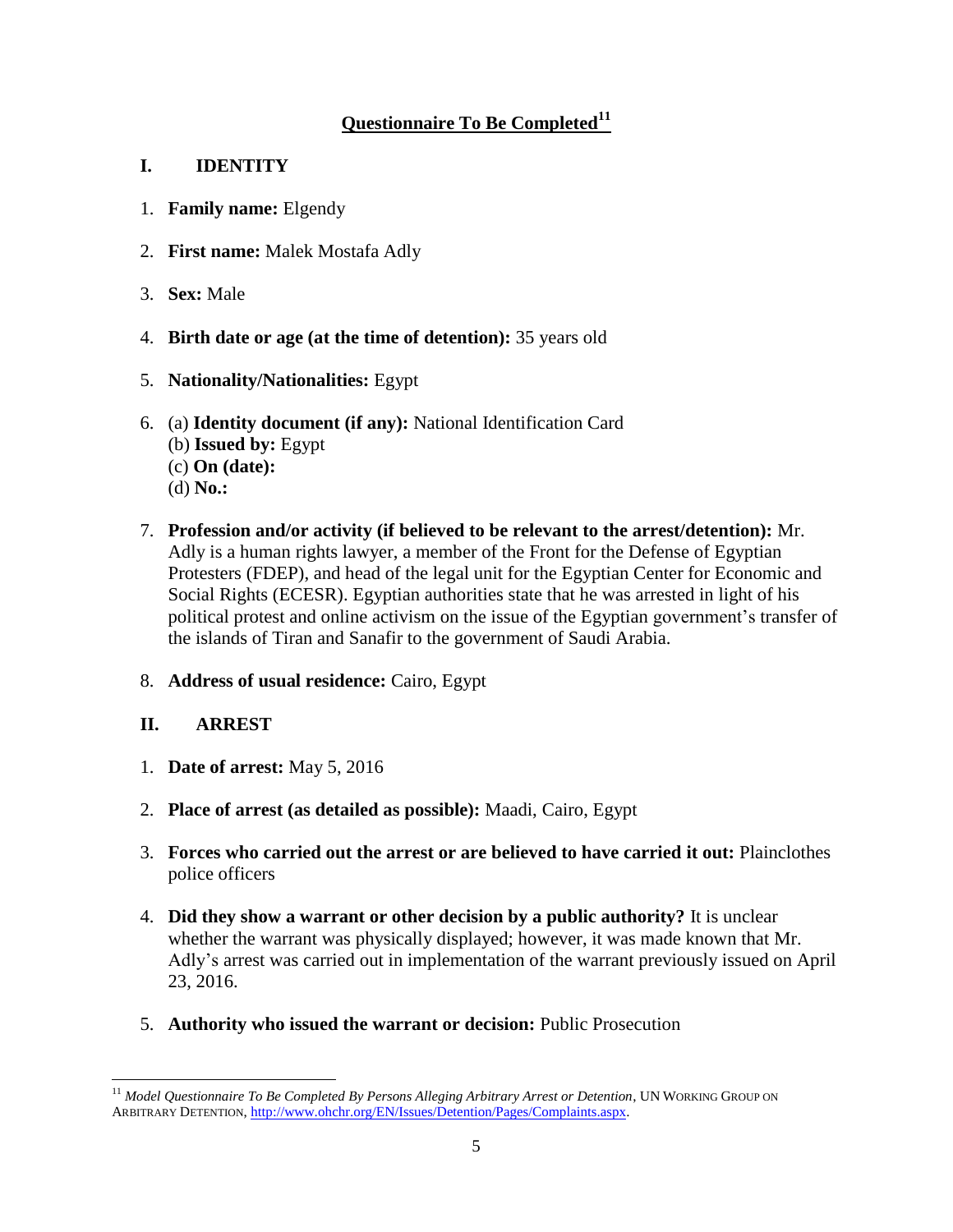- 6. **Reasons for the arrest imputed by the authorities:** Egyptian authorities issued the arrest warrant against Mr. Adly in light of his political protest and online activism after the Egyptian government's decision to transfer the islands of Tiran and Sanafir to the government of Saudi Arabia.
- 7. **Legal basis for the arrest including relevant legislation applied (if known):** Mr. Adly was arrested in implementation of the aforementioned arrest warrant.

# **III. DETENTION**

- 1. **Date of detention:** May 5, 2016
- 2. **Duration of detention (if not known, probable duration):** Mr. Adly remains in pretrial detention to date.
- 3. **Forces holding the detainee under custody:** Egyptian Prison Authority
- 4. **Places of detention (indicate any transfer and present place of detention):** On May 5, 2016 and subsequent to his 7:30 pm arrest by plainclothes police officers, Mr. Adly was taken to the Maadi Police Station. At 11:00pm on the same day, he was transferred to the Shubra El-Kheima Prosecution for interrogation. Questioning began at 2:00am on May 6, 2016 and continued for four hours. Thereafter, Mr. Adly was ordered into pretrial detention and transferred to the Tora Prison where he remains today.
- 5. **Authorities that ordered the detention:** Public Prosecution
- 6. **Reasons for the detention imputed by the authorities:** Mr. Adly is being kept in pretrial detention while an investigation into the charges he faces ensues. The charges levelled against Mr. Adly are: "joining or participating in an association, entity, organization, group, or gang that intends to impede the provisions of the Constitution or laws, to prevent a state institution or a public authority from performing its function, to encroach upon the personal freedoms of citizens or other general freedoms or rights guaranteed by the Constitution and the law, or to impair national unity or social peace"; "promoting, orally or in writing or via any other method, for an association, entity, organization, group, or gang that intends to impede the provisions of the Constitution or laws, to prevent a state institution or a public authority from performing its function, to encroach upon the personal freedoms of citizens or other general freedoms or rights guaranteed by the Constitution and the law, or to impair national unity or social peace"; "attempting to forcibly overthrow or change the state Constitution or its republican system or the form of government"; "intentionally broadcasting news, data, or false rumors to disturb public security, to sow panic among people, or to harm the public interest"; and "using force, violence, or threats with a civil servant or with a person charged with performing a public service to unduly force him to perform or refrain from performing his official duties."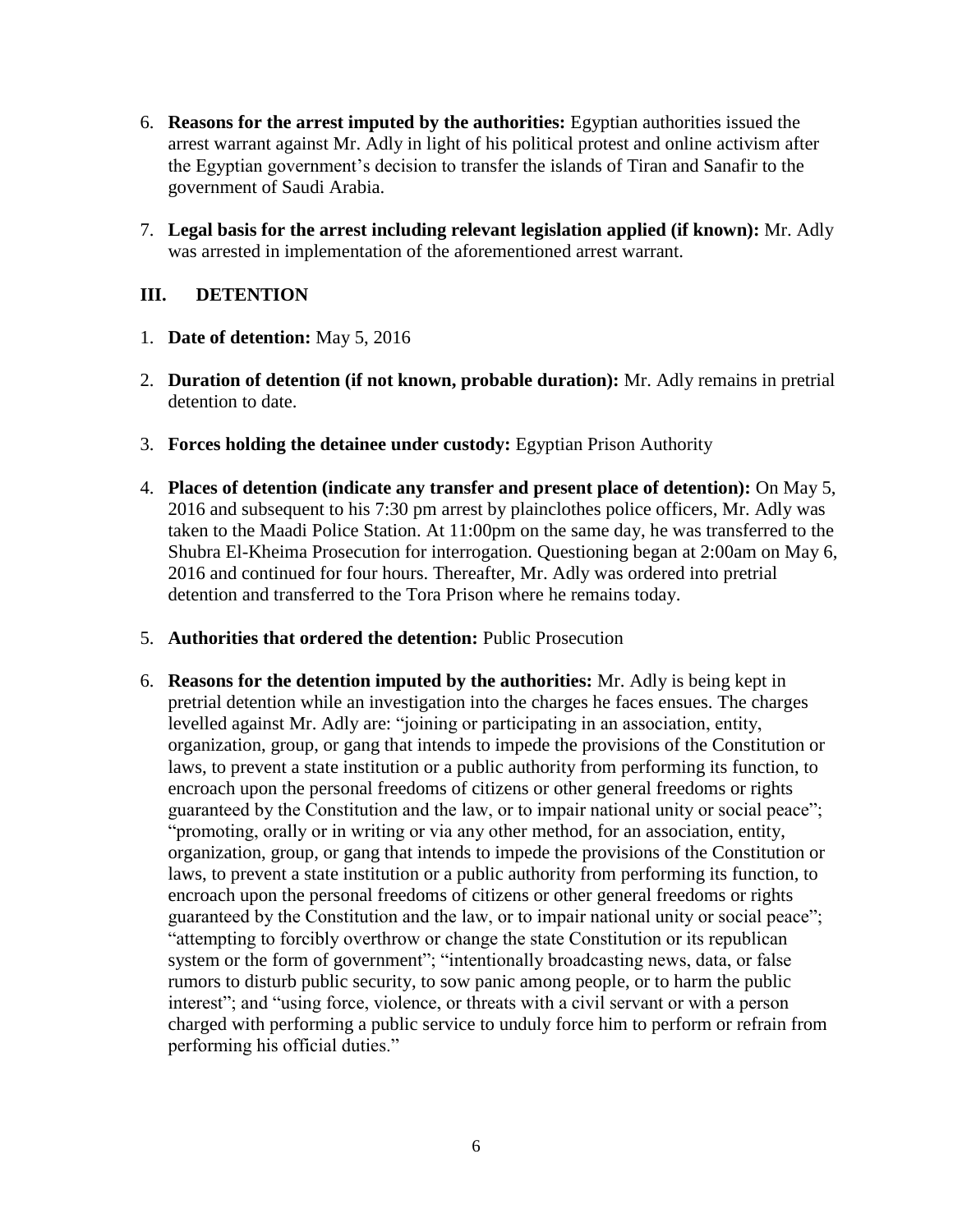7. **Legal basis for the detention including relevant legislation applied (if known):** Mr. Adly is being kept in pretrial detention as enabled by Articles 134, 142, and 143 of the Criminal Procedure Code (Law No. 150 of 1950). The charges he faces have been brought against him as per Article 86(bis)(2-3), Article 87(1), Article 102(bis), and Article 137(bis)(A)(1) of the Penal Code (Law No. 58 of 1937).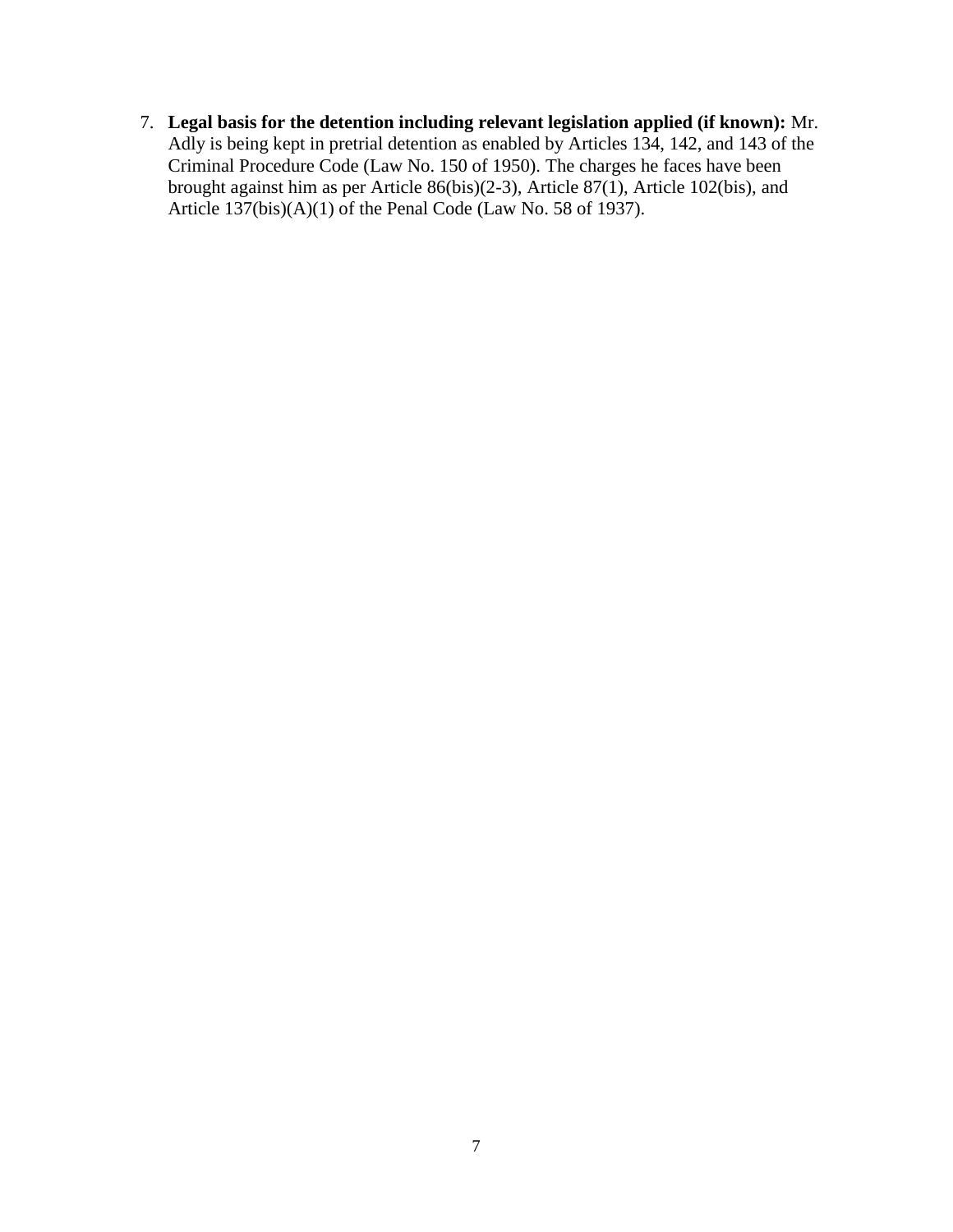## **I. DESCRIBE THE CIRCUMSTANCES OF THE ARREST AND THE REASONS WHY YOU CONSIDER THE ARREST AND/OR DETENTION TO BE ARBITRARY**

- a. Statement of Facts
	- i. Political and Legal Context in Egypt

In the months leading up to the arrest of Malek Mostafa Adly Elgendy (referred to as Mr. Adly), Egyptian authorities have taken a number of political and legal measures to severely constrain the freedoms and liberties of Egyptian citizens and civil society, furthered under the pretense of maintaining security and stability.

Particularly relevant to Mr. Adly's arrest have been the measures taken by Egyptian authorities to severely crackdown on all forms of critique and peaceful dissent in response the Egyptian government's decision to transfer the islands of Tiran and Sanafir to the government of Saudi Arabia. On April 15, 2016, thousands of Egyptians took to the streets to express their rejection for the agreement.<sup>12</sup> After security forces arrested dozens and fired tear gas to disperse the peaceful demonstrations, organizers set April 25, 2016 as the date for a second wave of protests. In the days leading up to the scheduled protests, security forces preemptively arrested at least 90 people in eight different governorates, many of them from local coffee shops.<sup>13</sup> Additionally, the prosecution issued a lengthy list of arrest warrants for human rights defenders and activists, among them Mr. Adly.<sup>14</sup>

On April 25, a heavy security and military presence prevented many of the scheduled peaceful demonstrations from taking place. Meanwhile, pro-government rallies were allowed to occur without interference. The few peaceful demonstrations that went forward and were critical of the government were violently dispersed with teargas. Other large gatherings of activists were raided. Throughout the day, hundreds were arrested and at least 33 foreign and domestic journalists were temporarily detained while covering the demonstrations.<sup>15</sup>

In the time since the April 15 and April 25 protests, hundreds of peaceful demonstrators have been arrested and sentenced, the Press Syndicate has been raided by police for the first time in the country's modern history, and the crackdown against civil society and independent voices has severely escalated.<sup>16</sup> In what is considered to be a second phase of the "foreign funding" case—the first iteration of which occurred between 2012 and 2013 and resulted in the sentencing

<sup>12</sup> Hamza Hendawi and Maggie Michael, *Thousands of Egyptians are defying draconian laws and staging public protests against President Abdel-Fattah el-Sissi's decision to hand two Red Sea islands to Saudi Arabia*, U.S. NEWS, (Apr. 15, 2016), [http://www.usnews.com/news/world/articles/2016-04-15/egypt-police-fire-tear-gas-break-up-anti-government-rallies.](http://www.usnews.com/news/world/articles/2016-04-15/egypt-police-fire-tear-gas-break-up-anti-government-rallies) <sup>13</sup> EIPR, *Human rights groups: release those arrested in connection with planned protests; the state must protect the* 

*constitutional right of peaceful protest*, EGYPTIAN INITIATIVE FOR PERSONAL RIGHTS, (Apr. 25, 2016), [http://eipr.org/en/pressrelease/2016/04/25/2587.](http://eipr.org/en/pressrelease/2016/04/25/2587)

<sup>&</sup>lt;sup>14</sup> Frontline Defenders, *Case History: Malek Adly*, FRONTLINE DEFENDERS, (May 19, 2016), [https://www.frontlinedefenders.org/en/case/case-history-malek-adly.](https://www.frontlinedefenders.org/en/case/case-history-malek-adly) 

<sup>&</sup>lt;sup>15</sup> Committee to Protect Journalists, *Scores of journalists harassed, detained amid Egypt protests*, COMMITTEE TO PROTECT JOURNALISTS, (Apr. 25, 2016), https://cpj.org/2016/04/scores-of-journalists-harassed-detained-amid-egypt.php.

<sup>16</sup> Tahrir Institute for Middle East Policy, *TIMEP Condemns Storming of the Egyptian Press Syndicate and Arrest of Two Journalists*, TAHRIR INSTITUTE FOR MIDDLE EAST POLICY, (May 2, 2016)[, http://timep.org/press-releases/timep-condemns](http://timep.org/press-releases/timep-condemns-storming-of-the-egyptian-press-syndicate/)[storming-of-the-egyptian-press-syndicate/.](http://timep.org/press-releases/timep-condemns-storming-of-the-egyptian-press-syndicate/)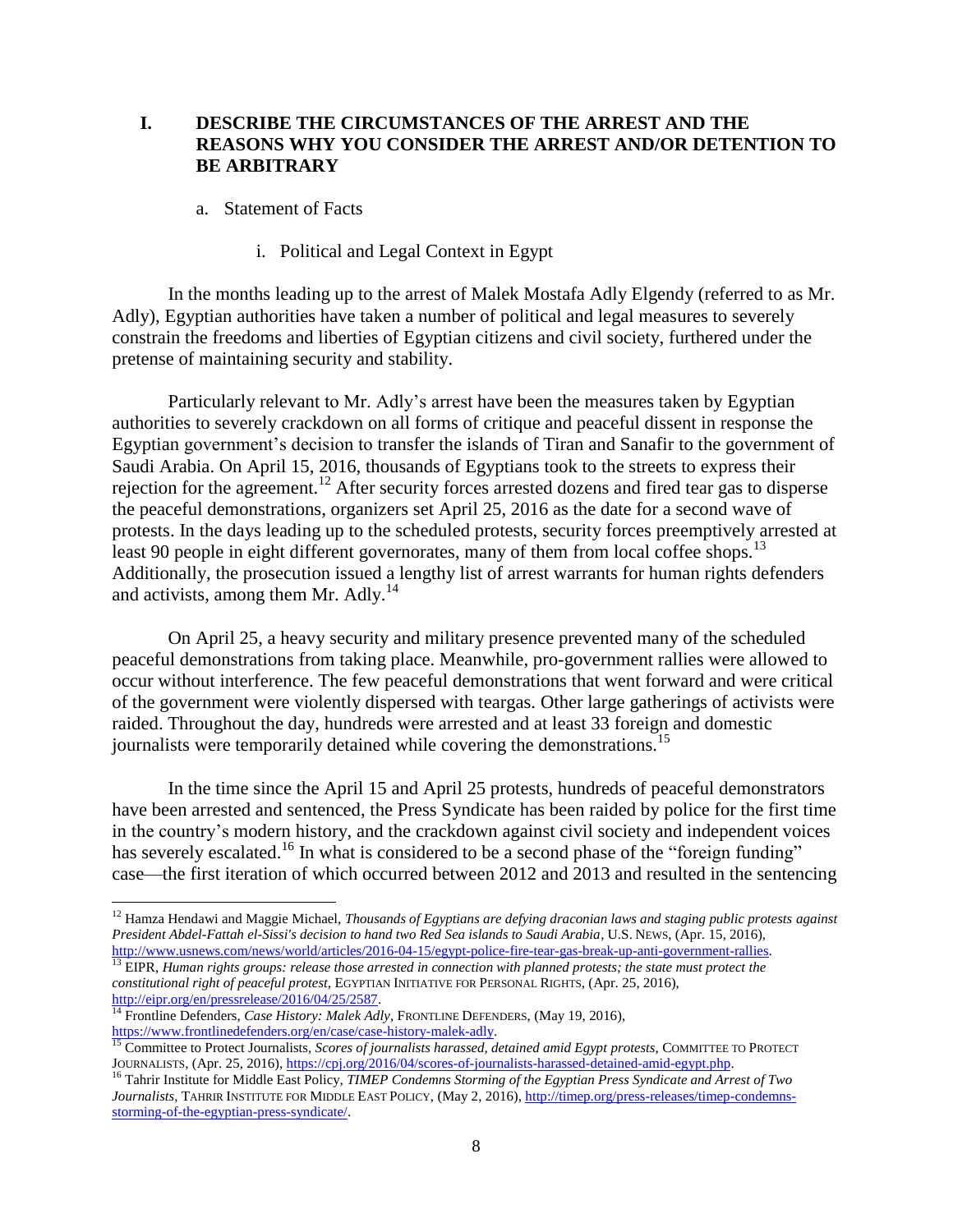of 43 NGO workers—Egyptian authorities have begun to investigate dozens of domestic Egyptian NGOs. Members of the Cairo Institute for Human Rights Studies (CIHRS) and Nazra for Feminist Studies have been called in for questioning. Prominent human rights defenders Hossam Bahgat and Gamal Eid are undergoing court proceedings to determine if their assets will be frozen. NGO and torture rehabilitation center El-Nadeem has been threatened with closure.<sup>17</sup>

The Egyptian government has taken extensive measures to silence other independent voices, including even non-political persons like teenager Mahmoud Mohamed Ahmed Hussein—kept in punitive pretrial detention for over two years for wearing an anti-torture t- $\sinh^{-18}$ —and novelist Ahmed Naji—sentenced to two years for harming public morality for explicit content in his novel.<sup>19</sup> The detention of persons like Hussein and Naji, alongside human rights lawyers like Malek Adly, depicts the extent that the Egyptian authorities have gone to silence youth voices and persons of possible societal influence even outside of the political arena.

The legal arsenal available to Egyptian authorities to crackdown on such voices has only expanded. The Protest Law, passed in November 2013, has effectively banned any public gatherings of more than 10 people without government approval, set forth a requirement that protest organizers give notification to authorities three days prior, granted authorities broad discretion to prohibit demonstrations when they are deemed a threat to public order, and established punishment for unauthorized activity.<sup>20</sup> The Terrorist Entities Law<sup>21</sup> and the Terrorism Law were passed in December 2014 and August 2015, setting forth vague definitions for "terrorism" which have been increasingly used to try political dissidents as terrorists and to implement exceptional measures including the extension of pretrial detention, the monitoring of private phone calls, and the designation of certain criminal courts to hear terrorism cases.<sup>22</sup> Other recent legislation includes measures enabling the removal and suspension of students and professors for "political activity" and military tribunals to prosecute civilians accused of committing crimes against public facilities. $^{23}$ 

These recent laws add to a number of problematic provisions within the Egyptian Penal Code that violate international human rights law and which criminalize actions like "attempting

<sup>18</sup> Robert F. Kennedy Human Rights, *Robert F. Kennedy Human Rights Submits Case to U.N. Working Group Seeking Release of Egyptian Teen Protestor Mahmoud Mohamed Ahmed Hussein*, ROBERT F. KENNEDY HUMAN RIGHTS, (Nov. 13, 2015), [http://rfkhumanrights.org/news/news/robert-f-kennedy-human-rights-submits-case-un-working-group-seeking-release-egyptian](http://rfkhumanrights.org/news/news/robert-f-kennedy-human-rights-submits-case-un-working-group-seeking-release-egyptian-teen-protestor-mahmoud-mohamed-ahmed-hussein/?edit)[teen-protestor-mahmoud-mohamed-ahmed-hussein/?edit.](http://rfkhumanrights.org/news/news/robert-f-kennedy-human-rights-submits-case-un-working-group-seeking-release-egyptian-teen-protestor-mahmoud-mohamed-ahmed-hussein/?edit) 

<sup>17</sup> Robert F. Kennedy Human Rights, *Robert F. Kennedy Human Rights Condemns Egyptian Government's Crackdown on Civil Society*, ROBERT F. KENNEDY HUMAN RIGHTS, (Mar. 22, 2016)[, http://rfkhumanrights.org/news/news/robert-f-kennedy-human](http://rfkhumanrights.org/news/news/robert-f-kennedy-human-rights-condemns-egyptian-governments-crackdown-civil-society/)[rights-condemns-egyptian-governments-crackdown-civil-society/.](http://rfkhumanrights.org/news/news/robert-f-kennedy-human-rights-condemns-egyptian-governments-crackdown-civil-society/)

<sup>&</sup>lt;sup>19</sup> *Egypt: Ahmed Naji sentenced to two years in prison*, PEN INTERNATIONAL, (Feb. 29, 2016), [https://www.englishpen.org/campaigns/egypt-ahmed-naji-sentenced-to-two-years-in-prison/.](https://www.englishpen.org/campaigns/egypt-ahmed-naji-sentenced-to-two-years-in-prison/)

<sup>20</sup> David Kirkpatrick, *New Law in Egypt Effectively Bans Street Protests,* NEW YORK TIMES, (Nov. 25, 2013), http://www.nytimes.com/2013/11/26/world/middleeast/egypt-law-street-protests.html? r=0.

<sup>21</sup> Ahmed Fouad, *Egypt passes new law on 'terrorist' entities*, AL-MONITOR, (Dec. 10, 2014)[, http://www.al](http://www.al-monitor.com/pulse/originals/2014/12/egypt-law-terrorist-entities-muslim-brotherhood.html)[monitor.com/pulse/originals/2014/12/egypt-law-terrorist-entities-muslim-brotherhood.html#.](http://www.al-monitor.com/pulse/originals/2014/12/egypt-law-terrorist-entities-muslim-brotherhood.html)

<sup>22</sup> Human Rights Watch, *Egypt: Counterterrorism Law Erodes Basic Rights*, HUMAN RIGHTS WATCH, (Aug. 19, 2015), [https://www.hrw.org/news/2015/08/19/egypt-counterterrorism-law-erodes-basic-rights.](https://www.hrw.org/news/2015/08/19/egypt-counterterrorism-law-erodes-basic-rights) 

<sup>23</sup> Mai El-Sadany, *Tracking Egypt's Extraparliamentary Laws,* TAHRIR INSTITUTE FOR MIDDLE EAST POLICY, (Aug. 12, 2015), [http://timep.org/commentary/tracking-egypts-extraparliamentary-laws/.](http://timep.org/commentary/tracking-egypts-extraparliamentary-laws/)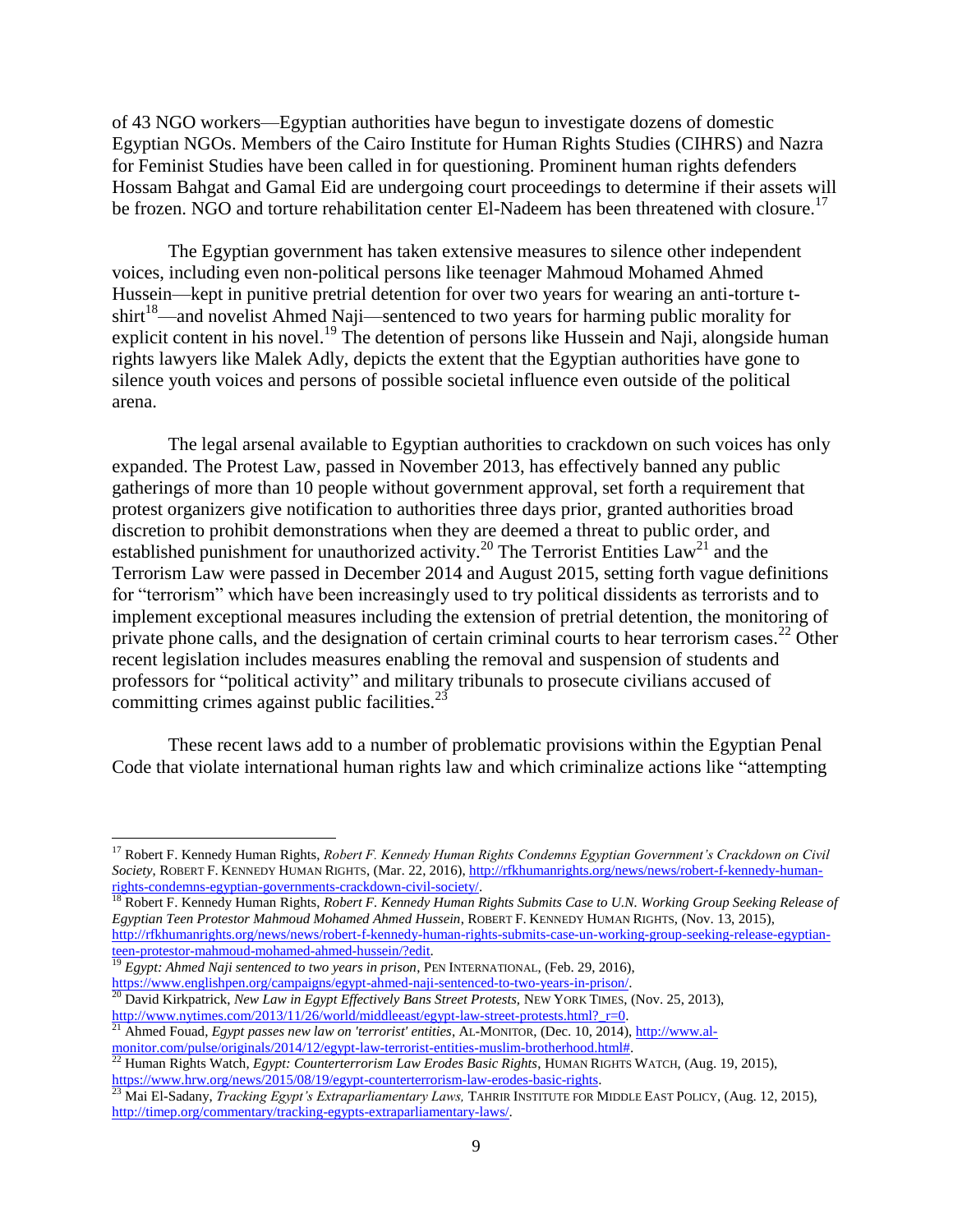to overthrow the government," "spreading false news" and "possessing publications," historically used to constrain the speech and activities of human rights defenders.<sup>24</sup>

Reports of recent human rights violations in Egypt against human rights defenders have included "excessive use of force by security forces, deficiencies in due process, and the suppression of civil liberties."<sup>25</sup> Other human rights abuses have included increasing reports of forced disappearances, arbitrary arrests, punitive pretrial detention, impunity for crimes committed by government officials and security forces, overly burdensome restrictions on press and academic freedom, and prosecutions and other judicial actions fueled by political motives.<sup>26</sup>

Reports of prison conditions throughout this time period have been extremely grave. Pretrial detainees are kept in the same conditions and often times, the same cells as convicted persons – including radical extremists and violent offenders. Prison cells are dirty and filled with cockroaches and other insects. Cells are largely overcrowded, and subject to extreme temperatures due to poor ventilation.<sup>27</sup> Detainees endure beatings, insults, and torture,<sup>28</sup> At times, detainees are arbitrarily prevented from meeting with family members and legal counsel and face the confiscation of various personal belongings<sup>29</sup>. The provision of medical care is increasingly inadequate. <sup>30</sup> In 2015, the El-Nadeem Center for Rehabilitation of Victims of Violence documented 137 deaths of persons in detention, at least 81 of which occurred due to inadequate medical care.<sup>31</sup> Very little oversight for Egypt's prisons is available. Under the recently-amended Prison Law, the National Council for Human Rights is only allowed to conduct prison visits after receiving prior approval from the Prosecutor-General.<sup>32</sup> Further, when government officials have previously visited prisons, they have reportedly refused to listen to and record prisoner complaints.<sup>33</sup> Finally, compensation for detainees who have been abused or mistreated is seldom issued. Investigations by authorities into deaths of detainees in custody or reports of negligence and abuse are even rarer.<sup>34</sup>

## ii. Pretrial Detention in Egypt

Under the Egyptian Criminal Procedure Code, pretrial detention—detention that occurs before sentencing—is an exceptional legal measure that is set forth only in cases in which (1) the offense is *in flagrante delicto*, (2) there is fear that the accused may flee, (3) there is fear that the legal process may be impeded or harmed, (4) the case implicates security and public order, or (5) if the crime is a felony or misdemeanor punished with a prison sentence and the accused does not have a known residence in Egypt. $35$ 

<sup>&</sup>lt;sup>24</sup> Mai El-Sadany, *Legislating Terror in Egypt*, TAHRIR INSTITUTE FOR MIDDLE EAST POLICY[, http://timep.org/esw/articles](http://timep.org/esw/articles-analysis/legislating-terror-in-egypt/) $rac{1}{25}$  analysis/legislating-terror-in-egypt/.

<sup>25</sup> *Egypt 2015 Human Rights Report*, U.S. DEPARTMENT OF STATE, [http://www.state.gov/documents/organization/253133.pdf.](http://www.state.gov/documents/organization/253133.pdf) <sup>26</sup> *Id.*

<sup>27</sup> Maram Mazen, *supra* note 3.

<sup>28</sup> Arwa Ibrahim, *supra* note 4.

<sup>29</sup> Leila Fadel, *supra* note 5.

<sup>30</sup> Al-Jazeera, *supra* note 6.

<sup>31</sup> El-Nadeem, *supra* note 7.

<sup>32</sup> Maram Mazen, *supra* note 3.

<sup>33</sup> Human Rights Watch, *supra* note 9.

<sup>34</sup> *Id.*

<sup>35</sup> *Criminal Procedure Code*, Law No. 150 of 1950, Amended Law No. 83 of 2013, Art. 134, [http://helmylawyers.blogspot.com/2010/07/001.html.](http://helmylawyers.blogspot.com/2010/07/001.html)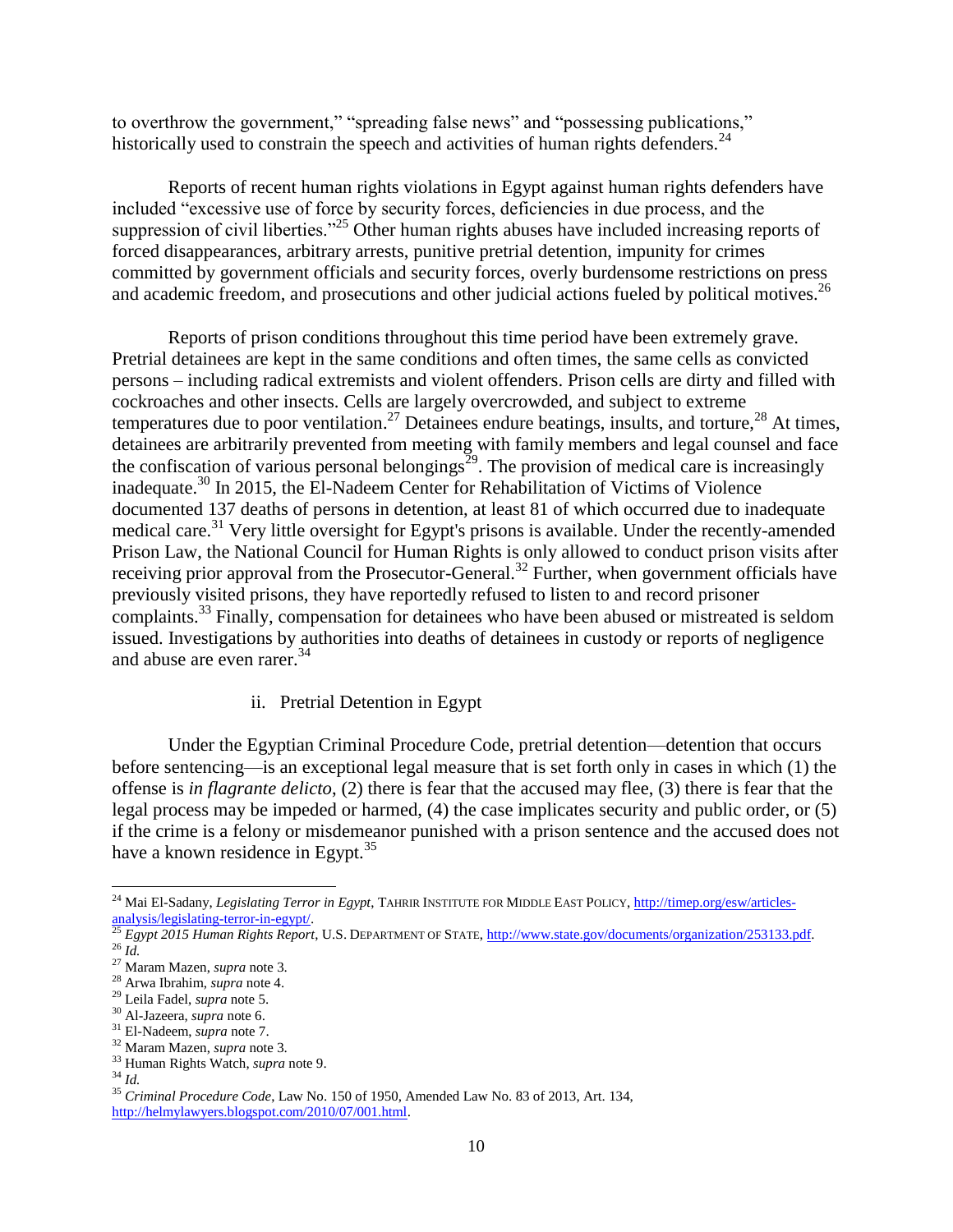In cases that meet at least one of the five guidelines to qualify for pretrial detention, an arrested individual can initially be detained without charge for 15 days. This detention can then be extended for up to two additional 15-day periods, amounting to a total of 45 days.<sup>36</sup> If a judge determines that preliminary investigations are not yet complete at the 45-day mark, s/he may grant additional periods of detention renewal. The Prosecutor-General can review and/or receive complaints regarding the pretrial detention.<sup>37</sup> In total, the Egyptian Criminal Procedure Code stipulates that pretrial detention cannot be extended for more than six months for misdemeanors, 18 months for felonies, and two years for crimes carrying death or life imprisonment.<sup>38</sup> In cases in which the detainee has already been sentenced to death or life imprisonment and he or she is appealing the detention or the court has granted a retrial, the referring court and the Court of Cassation can extend pretrial detention in 45-day periods without a maximum time limit, effectively creating a set of circumstances in which there can be indefinite pretrial detention.<sup>39</sup> In practice, it has been reported that courts regularly renew pretrial detention orders at the prosecution's request and without considering the merits of the case; renewal hearings have been short and often last only a few minutes.<sup>40</sup>

Although the Egyptian Criminal Procedure Code sets forth a maximum of two years in pretrial detention for persons who have not been sentenced but face potential death or life imprisonment sentences, the Egyptian government consistently violates its own laws and continues to keep many pretrial detainees in detention even after the expiration of the two-year maximum. At least 1,464 detainees remain in pretrial detention beyond the maximum.<sup>41</sup>

Under the government of President Abdul Fattah El-Sisi, pretrial detention has been used as a punitive measure against political prisoners and prisoners of conscience.<sup>42</sup> Although the Egyptian government has not provided figures on the total number of pretrial detainees, human rights groups and the National Council for Human Rights (NCHR) report excessive use of pretrial detention and large backlogs in criminal courts which further contribute to "protracted periods of pretrial detention."<sup>43</sup> According to a May 31, 2015 report by the NCHR using numbers from the Ministry of Interior, at least 7,000 persons remained in pretrial detention on charges related to incidents occurring on or after June 2013.<sup>44</sup> With official numbers considered conservative by non-governmental rights groups and at least 1,464 detainees documented to be in pretrial detention for longer than two years,<sup>45</sup> the actual total number of pretrial detainees is likely to be significantly higher.

<sup>36</sup> *Criminal Procedure Code*, *supra* note 35, Art. 142.

<sup>37</sup> *Criminal Procedure Code*, *supra* note 35, Art. 143.

<sup>38</sup> *Id.*

<sup>39</sup> *Criminal Procedure Code*, *supra* note 35, Arts. 142-143.

<sup>40</sup> Amnesty International, *Egypt: Generation Jail: Egypt's Youth Go From Protest to Prison*, AMNESTY INTERNATIONAL, (Jun. 29, 2015), https://www.amnesty.org/en/documents/mde12/1853/2015/en/.

<sup>41</sup> EIPR, *The New Emergency Law: Endless Pretrial Detention as Political Punishment At least 1,464 people in Four Governorates Held in Pretrial Detention Longer than the Two Year Legal Limit*, EGYPTIAN INITIATIVE FOR PERSONAL RIGHTS, (May 10, 2016), http://eipr.org/en/pressrelease/2016/05/10/2600.

<sup>42</sup> ANHRI, *Extended Pre-trial Detention.. Disguised Incarceration*, THE ARABIC NETWORK FOR HUMAN RIGHTS INFORMATION, (May 31, 2015)[, http://anhri.net/?p=145083&lang=en.](http://anhri.net/?p=145083&lang=en)

<sup>43</sup> *Egypt 2015 Human Rights Report*, U.S. DEPARTMENT OF STATE, [http://www.state.gov/documents/organization/253133.pdf.](http://www.state.gov/documents/organization/253133.pdf) <sup>44</sup> *Id.*

<sup>45</sup> EIPR, *supra* note 41.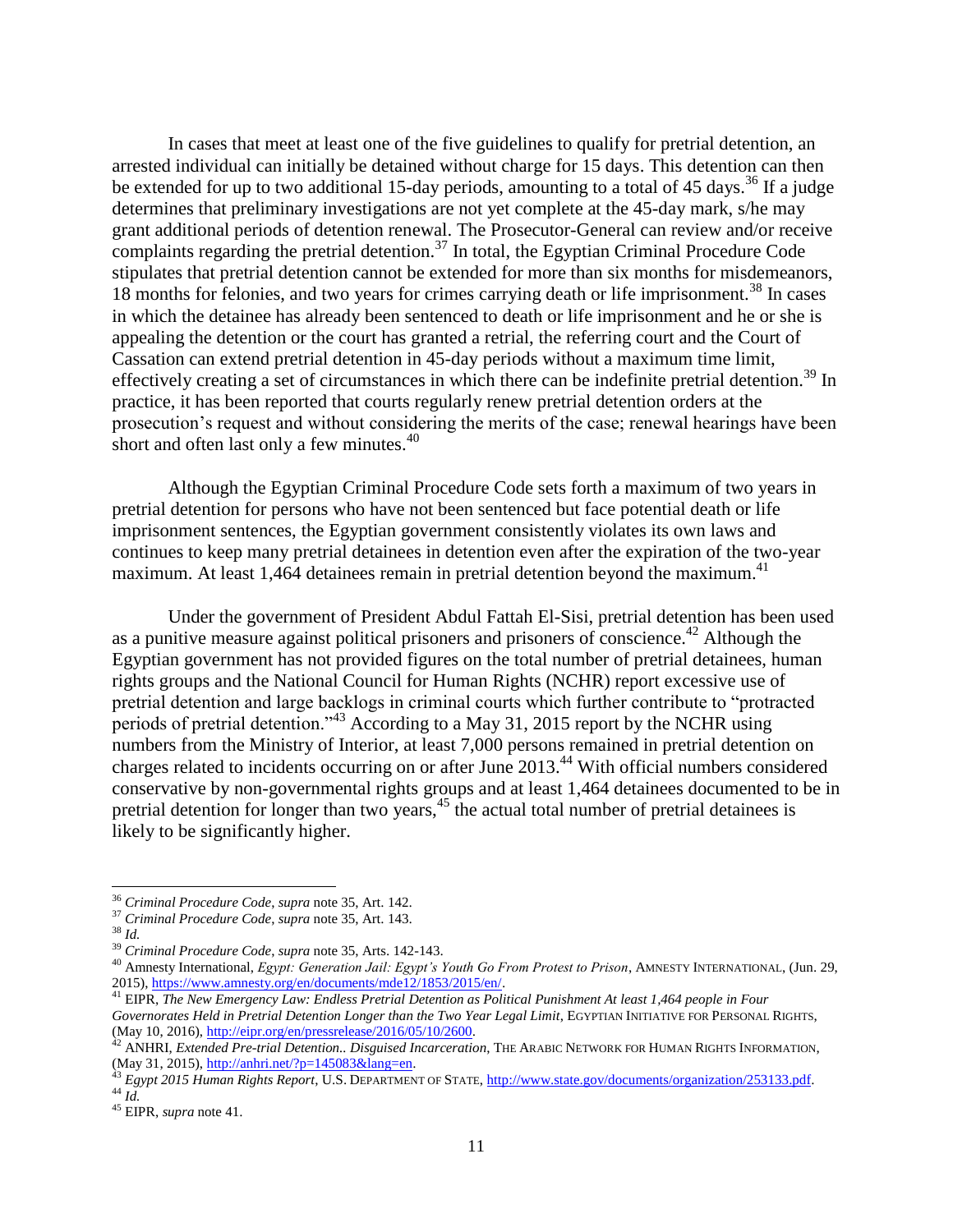#### iii. The Detention of Malek Mostafa Adly Elgendy

Malek Mostafa Adly Elgendy (referred to as Mr. Adly) is a prominent human rights defender and lawyer, a member of the Front for the Defense of Egyptian Protesters (FDEP), and head of the legal unit for the Egyptian Center for Economic and Social Rights (ECESR). FDEP is a group composed of 34 human rights non-governmental organizations and several lawyers, which documents violations perpetrated by police against peaceful protesters.<sup>46</sup> ECESR is a prominent non-governmental organization in Egypt that protects economic and social rights through litigation, research, data, and campaigns. <sup>47</sup> Through his work, Mr. Adly has represented countless peaceful protesters, civil society organizations, and other independent voices.<sup>48</sup>

Prior to his arrest, Mr. Adly expressed his opposition to the decision of the Egyptian government to transfer the islands of Tiran and Sanafir to the government of Saudi Arabia via social media posts and via his participation in peaceful public assemblies and demonstrations. He also joined at least two other lawyers in a lawsuit to the State Council regarding the constitutionality of the island transfer decision.<sup>49</sup>

On April 23, 2016, an arrest warrant was issued for human rights lawyer Malek Adly on the pretense of his activities regarding Tiran and Sanafir.<sup>50</sup> On May 5, 2016 at 7:30 pm, Mr. Adly was arrested in Maadi, Cairo by plainclothes police officers in implementation of the warrant. He was immediately taken to the Maadi Police Station. At the Maadi Police Station, Mr. Adly was beaten by security personnel, stripped of his shirt, insulted, blind-folded, and pushed around while a gun was being pointed to his chest. He was also forced to walk in a straight line while blind-folded; photographs were taken of Mr. Adly without his permission. Mr. Adly was forced to undergo a medical exam that was not ordered by the prosecution and which falsely concluded that Mr. Adly looked to be under the influence of either drugs or alcohol and that there was an alcoholic smell emanating from his mouth, despite the fact that he clearly and coherently answered all questions during his interrogation shortly thereafter. His lawyers did not receive a copy of the medical report from this alleged examination until after it had been leaked on the Internet in an attempt to defame Mr. Adly's reputation.<sup>51</sup>

Although the Maadi Police Station initially denied Mr. Adly's presence at the station to his counsel, Mr. Adly's lawyers were eventually informed that Mr. Adly was being transferred to the Shubra El-Kheima Prosecution at 11:00 pm. Thereafter, questioning began with Mr. Adly at 2:00 am on May 6 and continued for four hours. He faces charges of:

• Joining or participating in an association, entity, organization, group, or gang that intends to impede the provisions of the Constitution or laws, to prevent a state institution or a public authority from performing its function, to encroach upon the personal freedoms of

<sup>46</sup> Frontline Defenders, *supra* note 14.

<sup>47</sup> Egyptian Center for Economic and Social Rights, *About Us,* EGYPTIAN CENTER FOR ECONOMIC AND SOCIAL RIGHTS, [http://ecesr.org/en/771365-2/about-us/.](http://ecesr.org/en/771365-2/about-us/)

<sup>48</sup> Sawt El-Zanazeen, *Malek Adly*, SAWT EL-ZANAZEEN[, http://alznazeen.net/profiles/%D9%85%D8%A7%D9%84%D9%83-](http://alznazeen.net/profiles/%D9%85%D8%A7%D9%84%D9%83-%D8%B9%D8%AF%D9%84%D9%8A/#pf_tab3) [%D8%B9%D8%AF%D9%84%D9%8A/#pf\\_tab3.](http://alznazeen.net/profiles/%D9%85%D8%A7%D9%84%D9%83-%D8%B9%D8%AF%D9%84%D9%8A/#pf_tab3) 

<sup>&</sup>lt;sup>49</sup> Daily News Egypt, *Trial to contest Sanafir, Tiran's sovereignty transfer to begin 17 May*, DAILY NEWS EGYPT, (Apr. 11, 2016)[, http://www.dailynewsegypt.com/2016/04/11/trial-contest-sanafir-tirans-sovereignty-transfer-begin-17-may/.](http://www.dailynewsegypt.com/2016/04/11/trial-contest-sanafir-tirans-sovereignty-transfer-begin-17-may/)

<sup>50</sup> Frontline Defenders, *supra* note 14.

<sup>51</sup> Egyptian Center for Economic and Social Rights, *supra* note 2.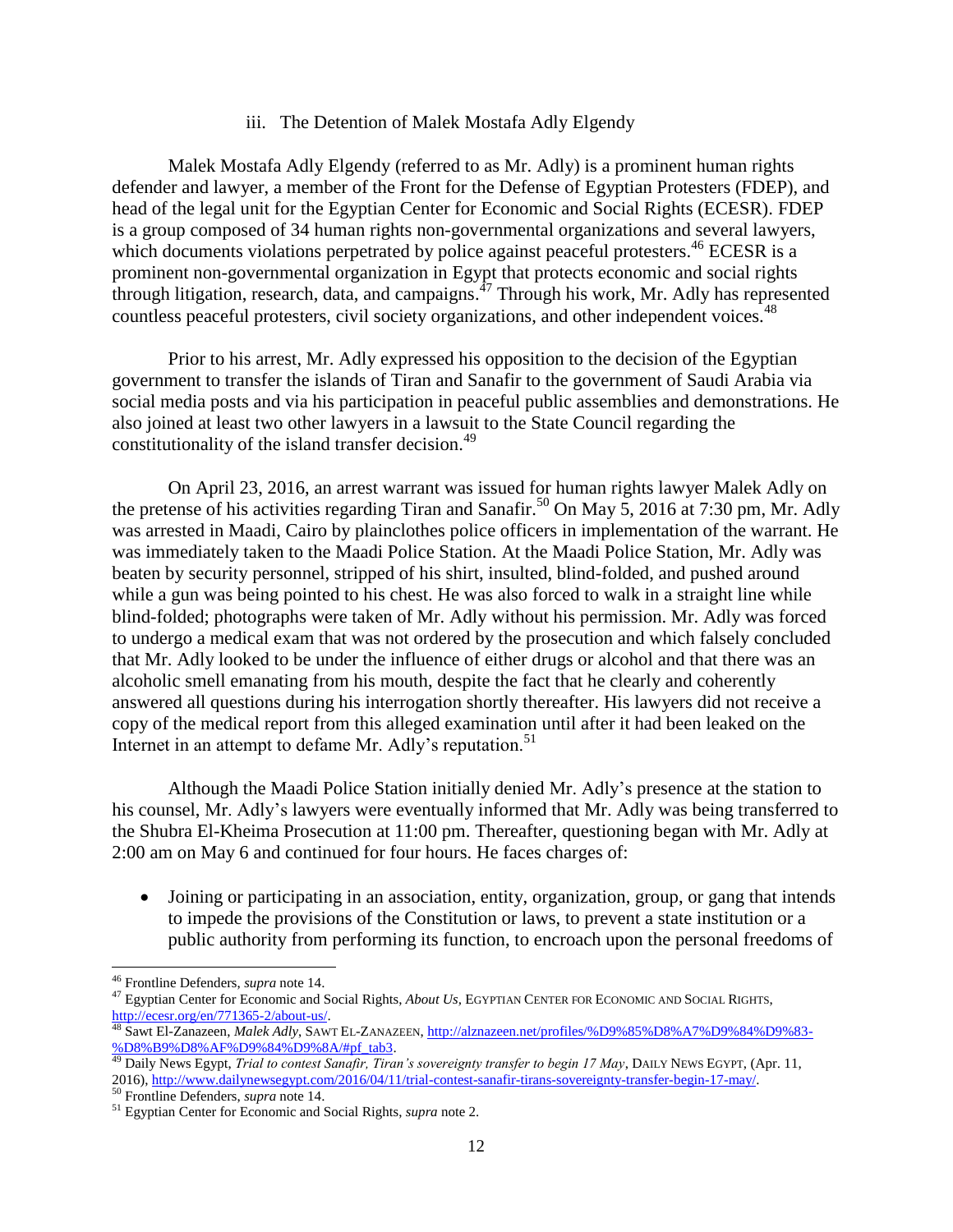citizens or other general freedoms or rights guaranteed by the Constitution and the law, or to impair national unity or social peace (Article 86 (bis)(2) of the Penal Code);

- Promoting, orally or in writing or via any other method, for an association, entity, organization, group, or gang that intends to impede the provisions of the Constitution or laws, to prevent a state institution or a public authority from performing its function, to encroach upon the personal freedoms of citizens or other general freedoms or rights guaranteed by the Constitution and the law, or to impair national unity or social peace (Article 86 (bis)(3) of the Penal Code);
- Attempting to forcibly overthrow or change the state Constitution or its republican system or the form of government (Article 87(1) of the Penal Code);
- Intentionally broadcasting news, data, or false rumors to disturb public security, to sow panic among people, or to harm the public interest (Article 102 bis of the Penal Code); and
- Using force, violence, or threats with a civil servant or with a person charged with performing a public service to unduly force him to perform or refrain from performing his official duties (Article 137 (bis)(a)(1) of the Penal Code).

On May 6 and upon completion of questioning, Mr. Adly was ordered detained for 15 days and he was transferred to Tora Prison. On May 6, Mr. Adly's lawyers were also shocked to learn via the Internet that the prison had ordered that a sample of Mr. Adly's blood and urine be taken to substantiate the earlier allegations of intoxication.<sup>52</sup>

When his family members and lawyer first attempted to visit him on May 16, they were turned away and told that Mr. Adly was not entitled to any visitors or the receipt of food or clothing due to orders from "high, high up."<sup>53</sup> On May 18, Mr. Adly's detention was extended another 15 days. During this hearing, the defense lawyers were not allowed to complete their oral pleadings, Mr. Adly was not allowed to make a full statement, and Mr. Adly was removed in the middle of the proceedings, leading the lawyers to withdraw in protest at how the hearing was being conducted.<sup>54</sup> Mr. Adly's lawyer and wife were allowed to visit him for the first time on May 19. On May 25, an appeal that had been filed to challenge Mr. Adly's detention was denied.<sup>55</sup> Mr. Adly's detention has been extended for 15-day periods again on June 1, June 14, and July 3. On July 4, without the consent of his lawyers, the prosecution forced Mr. Adly to sign off on a request to appeal his July 3 detention renewal. Mr. Adly was hastily brought before the court in the absence of his attorneys on the same day, and his appeal was summarily rejected.<sup>56</sup> Despite continued requests from Mr. Adly's counsel, the Public Prosecution has consistently refused to give the lawyers any official charge sheets or documentation in the case. The Public Prosecution has also failed to provide any evidence to back up the charges brought against Mr. Adly. Mr. Adly's next detention renewal hearing is scheduled for July 18, 2016.

 $\overline{\phantom{a}}$ 

<sup>55</sup> Daily News Egypt, *Appeal to release Adly, Badr, Al-Saqa, and others rejected*, DAILY NEWS EGYPT, (May 25, 2016), [http://www.dailynewsegypt.com/2016/05/25/appeal-release-adly-badr-al-saqa-others-rejected/.](http://www.dailynewsegypt.com/2016/05/25/appeal-release-adly-badr-al-saqa-others-rejected/) <sup>56</sup> Asmaa Aly, *Facebook Post*, FACEBOOK, (Jul. 4, 2016),

[https://www.facebook.com/yasmin.hosameldin.7/posts/10153628068792124.](https://www.facebook.com/yasmin.hosameldin.7/posts/10153628068792124) 

<sup>52</sup> *Id.*

<sup>53</sup> Mai El-Sadany, *Tweet*, TWITTER, (May 16, 2016), [https://twitter.com/maitelsadany/status/732288900161474561.](https://twitter.com/maitelsadany/status/732288900161474561)

<sup>&</sup>lt;sup>54</sup> Toqa Ezzidin, *Detention renewed for rights lawyers Adly and Al-Banna, defense withdraw from session*, DAILY NEWS EGYPT, (May 18, 2016)[, http://www.dailynewsegypt.com/2016/05/18/detention-renewed-for-rights-lawyers-adly-and-al-banna-defense](http://www.dailynewsegypt.com/2016/05/18/detention-renewed-for-rights-lawyers-adly-and-al-banna-defense-withdraw-from-session/)[withdraw-from-session/.](http://www.dailynewsegypt.com/2016/05/18/detention-renewed-for-rights-lawyers-adly-and-al-banna-defense-withdraw-from-session/)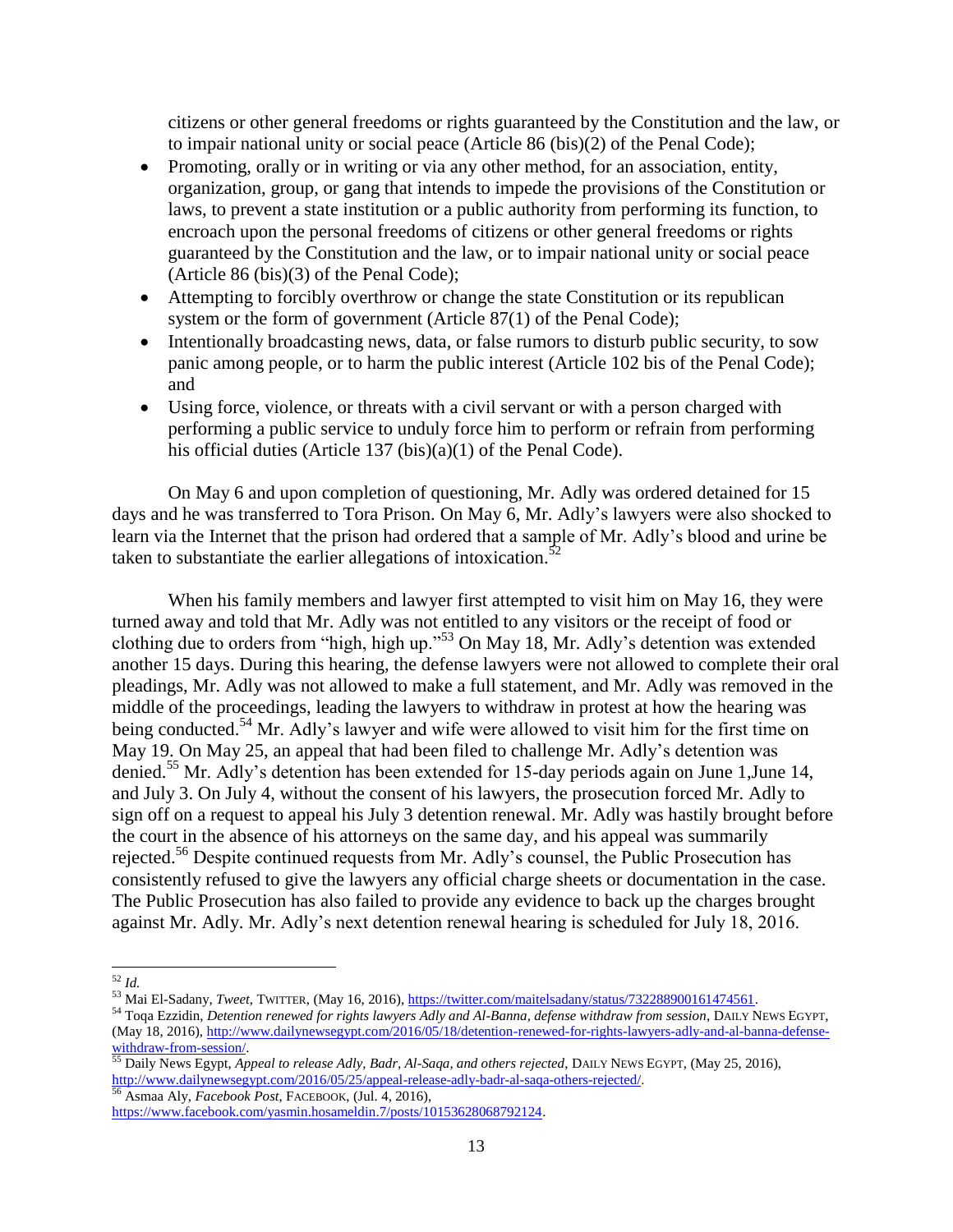Since his transfer to the Tora Prison on May 6, 2016, Mr. Adly has been kept in solitary confinement in a 2x3 meter cell. He has been allowed absolutely no recreation time. He has been deprived of sunlight for tens of days and has only been allowed to leave his prison cell for meetings with family members and counsel, court hearings, and multiple emergency hospital visits.<sup>57</sup> The lack of sunlight has been especially problematic for Mr. Adly's health in light of the fact that he already suffers from hypertension and dorsalgia. During one visit from his wife, their conversation was so heavily monitored by prison officials that at one point, the prison official who was documenting the conversation asked them to raise their voices so that he could document every word.<sup>58</sup>

At one point during Mr. Adly's detention when he was extremely ill, 17 officers entered his cell, forced him to take an unknown medication, and forcibly injected an unknown substance into his body. Shortly thereafter, he lost consciousness for a period of time.

Mr. Adly has been denied access to his proper blood pressure medication, and his health has deteriorated so significantly that he has been taken to the prison hospital at least four times in emergency visits for high blood pressure and difficulty breathing.<sup>59</sup> He does not have a mattress in his cell, severely impeding his sleep. Although his family has offered to cover costs to properly furnish his cell, their offers have been denied by prison authorities. Mr. Adly is not allowed access to a radio or any newspapers and books, despite the fact that his family has offered to bring him such items and he has offered to pay for them at his own expense. Mr. Adly is also prohibited from making phone calls and writing letters.<sup>60</sup> Mr. Adly has not been allowed to enter the prison mosque in order to pray and he has been prevented from attending the religious preaching lessons that occur regularly in the prison. In light of the immense psychological, mental, and physical pain and suffering that he continues to experience, Mr. Adly has expressed a serious fear of suicidal thoughts.

Speaking about his egregious prison conditions, Mr. Adly addressed the court on June 14, 2016, stating: "I've been denied to see sunlight for the past 40 days, except while I'm being transferred to court to attend my hearing sessions. My physical condition is terrible due to sleeping on the floor. I only get to sleep for only three hours full of the worst nightmares. Knowing that if anything bad happens to me, no one will be able to save me, and as a result, I can't get to sleep. I asked the prison administration to remove all the medications I have in my cell, as I'm afraid to commit suicide…." 61

 $\overline{\phantom{a}}$ 

[%D8%A7%D9%84%D8%A7%D8%AF%D8%A7%D8%B1%D9%89-%D9%85%D8%A7%D9%84%D9%83-](http://ecesr.org/2016/06/30/%D8%B7%D8%B9%D9%86-%D8%A7%D9%84%D8%A7%D8%AF%D8%A7%D8%B1%D9%89-%D9%85%D8%A7%D9%84%D9%83-%D8%B9%D8%AF%D9%84%D9%89/) [%D8%B9%D8%AF%D9%84%D9%89/.](http://ecesr.org/2016/06/30/%D8%B7%D8%B9%D9%86-%D8%A7%D9%84%D8%A7%D8%AF%D8%A7%D8%B1%D9%89-%D9%85%D8%A7%D9%84%D9%83-%D8%B9%D8%AF%D9%84%D9%89/) 

<sup>57</sup> Asmaa Aly, *Facebook Post*, FACEBOOK (June 5, 2016),

[https://www.facebook.com/photo.php?fbid=10154078051060907&set=a.10151035952660907.475125.540795906&type=3&thea](https://www.facebook.com/photo.php?fbid=10154078051060907&set=a.10151035952660907.475125.540795906&type=3&theater) [ter.](https://www.facebook.com/photo.php?fbid=10154078051060907&set=a.10151035952660907.475125.540795906&type=3&theater) 

<sup>58</sup> Radwa Medhat, *Tweet*, TWITTER, (May 22, 2016)[, https://twitter.com/radwamedhat80/status/734349776951627776.](https://twitter.com/radwamedhat80/status/734349776951627776)  <sup>59</sup> Amnesty International, *Urgent Action: Malek Adly's Detention Renewed for 15 Days*, AMNESTY INTERNATIONAL, (Jun. 3,

<sup>2016)</sup>[, https://www.amnestyusa.org/sites/default/files/uaa09816\\_1.pdf.](https://www.amnestyusa.org/sites/default/files/uaa09816_1.pdf)

<sup>60</sup> Egyptian Center for Economic and Social Rights, *Al-Markaz Al-Masry Yutin Ala Al-Igraat Al-Taasufia Lihabs Malek Adly*, EGYPTIAN CENTER FOR ECONOMIC AND SOCIAL RIGHTS, (Jun. 30, 2016), [http://ecesr.org/2016/06/30/%D8%B7%D8%B9%D9%86-](http://ecesr.org/2016/06/30/%D8%B7%D8%B9%D9%86-%D8%A7%D9%84%D8%A7%D8%AF%D8%A7%D8%B1%D9%89-%D9%85%D8%A7%D9%84%D9%83-%D8%B9%D8%AF%D9%84%D9%89/)

<sup>61</sup> Egyptian Center for Economic and Social Rights, *Malek Adly from Behind Bars: 'I haven't seen sunlight in 40 days'*, EGYPTIAN CENTER FOR ECONOMIC AND SOCIAL RIGHTS, (Jun. 15, 2016), [http://ecesr.org/en/2016/06/15/malek-adly-from-behind](http://ecesr.org/en/2016/06/15/malek-adly-from-behind-bars-i-havent-seen-sunlight-in-40-days/)[bars-i-havent-seen-sunlight-in-40-days/.](http://ecesr.org/en/2016/06/15/malek-adly-from-behind-bars-i-havent-seen-sunlight-in-40-days/)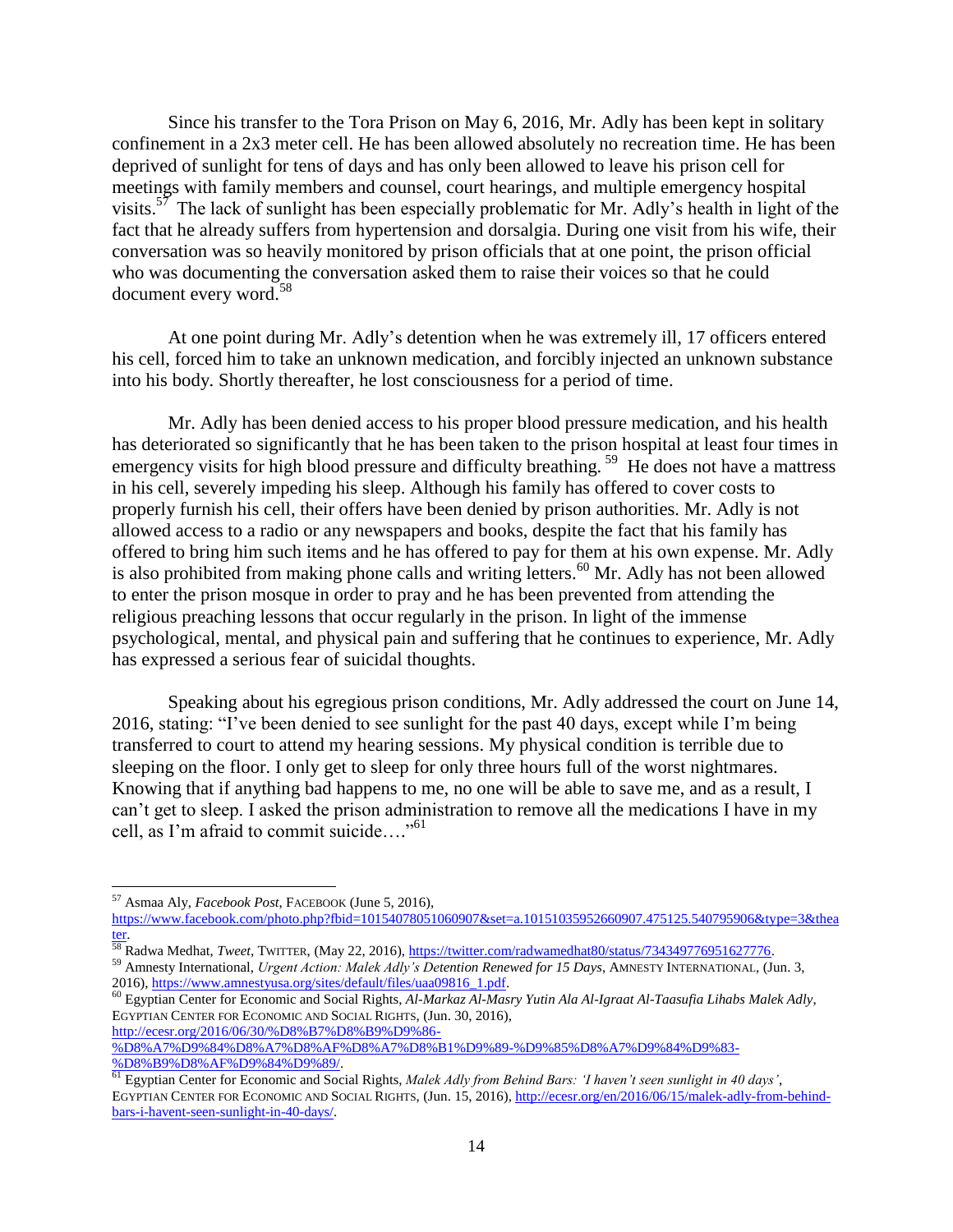Mr. Adly's arrest and torture by Egyptian authorities is a direct reprisal to his work as a prominent human rights defender and lawyer. While expressing concern about Mr. Adly's case, the International Commission of Jurists noted that, "[t]he regime's crackdown on fundamental rights and freedoms has been worryingly extended to the very lawyers whose role is to challenge and protect against such crackdown."<sup>62</sup> In a joint statement, 10 Egyptian non-governmental organizations also stressed that, "Adly is being punished for his tireless defense of Egyptians' fundamental human rights and his active role in exposing human rights crimes in the media."<sup>63</sup>

- b. Legal Analysis
	- i. Category I: No Basis for Detention

The detention of Mr. Adly is arbitrary under Category I.

1. The Continued Detention of Mr. Adly Violates Domestic Regulations on Pretrial Detention

A detention is arbitrary under Category I when it is "clearly impossible to invoke any legal basis justifying the deprivation of liberty."<sup>64</sup>

There is currently no legal basis in Egyptian law for Mr. Adly's continued pretrial detention. Under the Egyptian Criminal Procedure Code, pretrial detention—detention prior to sentencing—is an exceptional legal measure available only in cases in which (1) the offense is *in flagrante delicto*, (2) there is fear that the accused may flee, (3) there is fear that the legal process may be impeded or harmed, (4) the case implicates security and public order, or (5) if the crime is a felony or misdemeanor punished with a prison sentence and the accused does not have a known residence in Egypt. $65$ 

In cases that meet at least one of the five guidelines to qualify for pretrial detention, Egyptian law permits an arrested individual to be initially be detained without charge for 15 days. Egyptian law then allows a detention to be potentially extended for up to two additional 15-day periods, amounting to a total of 45 days.<sup>66</sup> If a judge determines that preliminary investigations are not yet complete at the 45-day mark, Egyptian law gives the judge the authority to grant additional periods of detention renewal. The Prosecutor-General can review and/or receive complaints regarding the pretrial detention.<sup>67</sup> In total, the Egyptian Criminal Procedure Code stipulates that pretrial detention cannot be extended for more than six months for

<sup>62</sup> International Commission of Jurists, *Egypt: human rights lawyer Malek Adly must be released*, INTERNATIONAL COMMISSION OF JURISTS, (May, 10, 2016), [http://www.icj.org/egypt-human-rights-lawyer-malek-adly-must-be-released/.](http://www.icj.org/egypt-human-rights-lawyer-malek-adly-must-be-released/) 

<sup>63</sup> Cairo Institute for Human Rights Studies, *Malek Adly's life in danger: Rights organization urge the president to end retaliatory measures against victims' lawyer and release him, and call on OHCHR to intervene to save Adly's life*, CAIRO INSTITUTE FOR HUMAN RIGHTS STUDIES, (May 19, 2016)[, http://www.cihrs.org/?p=18618&lang=en.](http://www.cihrs.org/?p=18618&lang=en) 

<sup>64</sup> *Report of the Working Group on Arbitrary Detention*, A/HRC/30/69, Aug. 4, 2015, ¶8(a) [hereinafter *Revised Methods of Work].*

<sup>65</sup> *Criminal Procedure Code*, *supra* note 35, Art. 134.

<sup>66</sup> *Criminal Procedure Code*, *supra* note 35, Art. 142.

<sup>67</sup> *Criminal Procedure Code*, *supra* note 35, Art. 143.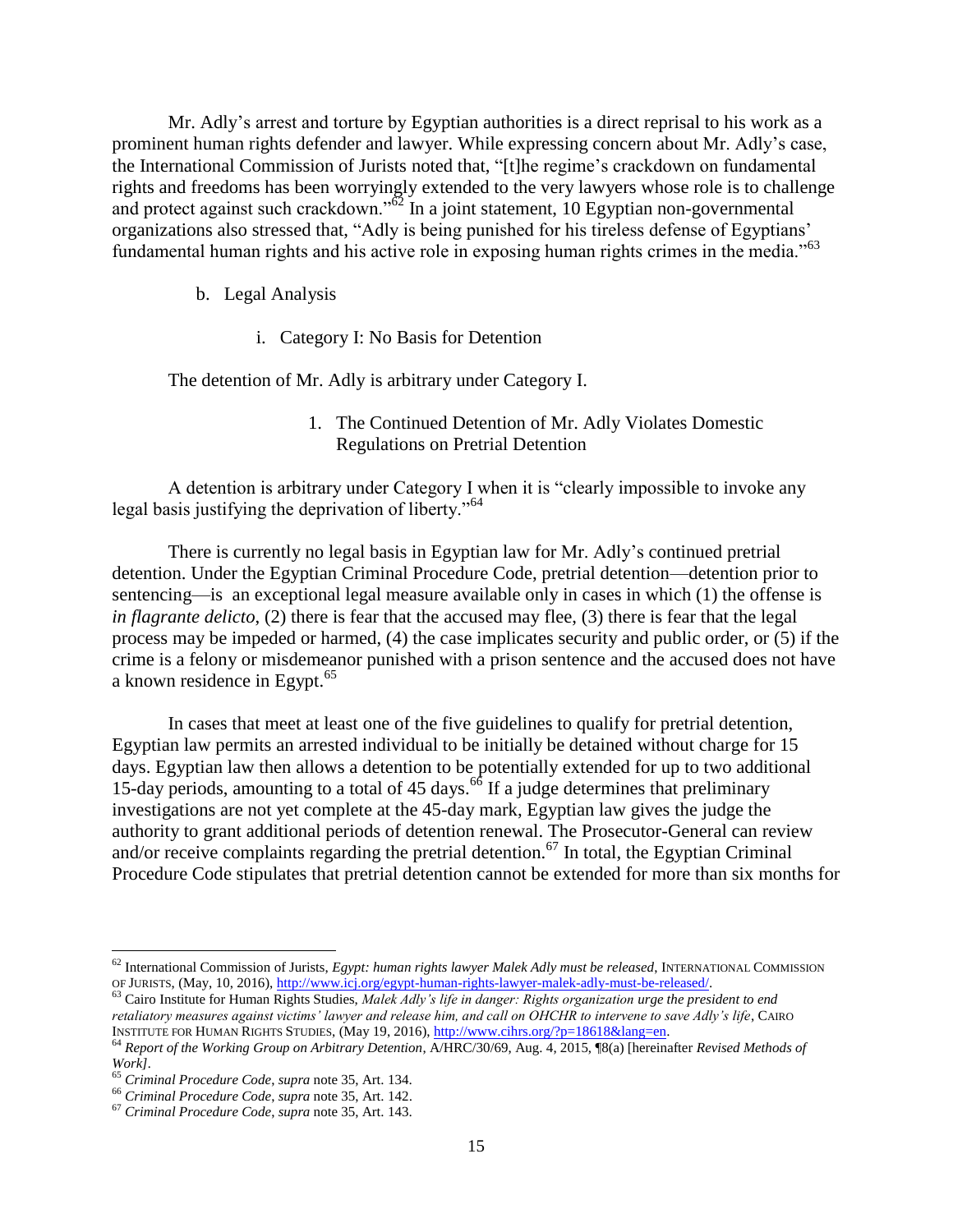misdemeanors, 18 months for felonies, and two years for crimes carrying death or life imprisonment.<sup>68</sup>

The facts involving Mr. Adly do not satisfy any of the five categories above. First, Mr. Adly was arrested while walking in Maadi, Cairo and thus, not in the act of committing any crime, or *in flagrante delicto*. Second, there is no fear that Mr. Adly may flee. Mr. Adly has no other citizenship, has known and clear ties to Egypt through his work and political activism, has numerous family members and friends in Egypt, and has repeatedly and publicly expressed his deep commitment to his human rights work in Egypt. Third, there is no fear that the legal process may be harmed if Mr. Adly were not in detention. As a lawyer, Mr. Adly is well-aware of all legal procedures. He continues to engage with Egyptian authorities in a fully-cooperative manner. Mr. Adly has demonstrated no intent to avoid arrest or trial. He and his counsel have participated fully in the process. Fourth, although an argument can be made that the alleged charges against Mr. Adly possibly implicate security and public order, authorities have unequivocally failed to provide a single piece of evidence or documentation to back up the egregious charges against Mr. Adly. In fact, these bogus charges have come in response to Mr. Adly exercising his fundamental rights to freedom of expression and peaceful assembly as well as other protected activity. Any claim that Mr. Adly's legitimate work as a human rights defender could implicate "security and public order" violates Egypt's constitution and international law. Fifth, Mr. Adly has a known address in Egypt.

> 2. The Practice of Pretrial Detention in Egypt Violates Domestic and International Human Rights Obligations

The provisions of Egypt's Criminal Procedure Code on pretrial detention used to uphold the continued detention of Mr. Adly violate human rights protections enshrined in both domestic and international law and cannot serve as a basis by which Egypt authorities can continue to keep the defendants in detention.

Under Article 54 of the Egyptian Constitution<sup>69</sup>, Article 6 of the African Charter on Human and Peoples' Rights<sup>70</sup>, and Articles 9, 10, and 11 of the ICCPR<sup>71</sup>, Egypt has a duty to safeguard the personal freedoms, liberties, and due process rights of its citizens, while protecting them from arbitrary detention. Egypt must further ensure that its pretrial detention laws and practices do not violate Article 9(3) of the ICCPR which states that authorities must guarantee that "anyone arrested or detained on a criminal charge… be brought promptly before a judge or other officer authorized by law to exercise judicial power" and that detainees be entitled to "trial within a reasonable time or… release."<sup>72</sup> In considering what is reasonable, the judicial officer must ask whether the justification put forward for detaining the accused can justify the time the accused has spent in detention prior to the adjudication. The diligence of the prosecuting or investigating authority in bringing the case to trial, the complexity of the case, the conduct of the

l <sup>68</sup> *Id.*

<sup>69</sup> *Constitution of the Arab Republic of Egypt*, (2014), Art. 54[, http://www.sis.gov.eg/Newvr/Dustor-en001.pdf.](http://www.sis.gov.eg/Newvr/Dustor-en001.pdf)

<sup>70</sup> *African Charter on Human and Peoples' Rights ("Banjul Charter")*, ORGANIZATION OF AFRICAN UNITY, Jun. 27, 1981, CAB/LEG/67/3 rev. 5, 21 I.L.M. 58 (1982), Art. 6.

<sup>71</sup> *International Covenant on Civil and Political Rights*, GA Res 2200A (XXI), 21 U.N. GAOR Supp. (No. 16), at 52, UN Doc. A/6316 (1966), 999 U.N.T.S. 171, entered into force Mar. 23, 1976, Art. 9-11 [hereinafter ICCPR].

<sup>72</sup> *ICCPR, supra* note 71, Art 9.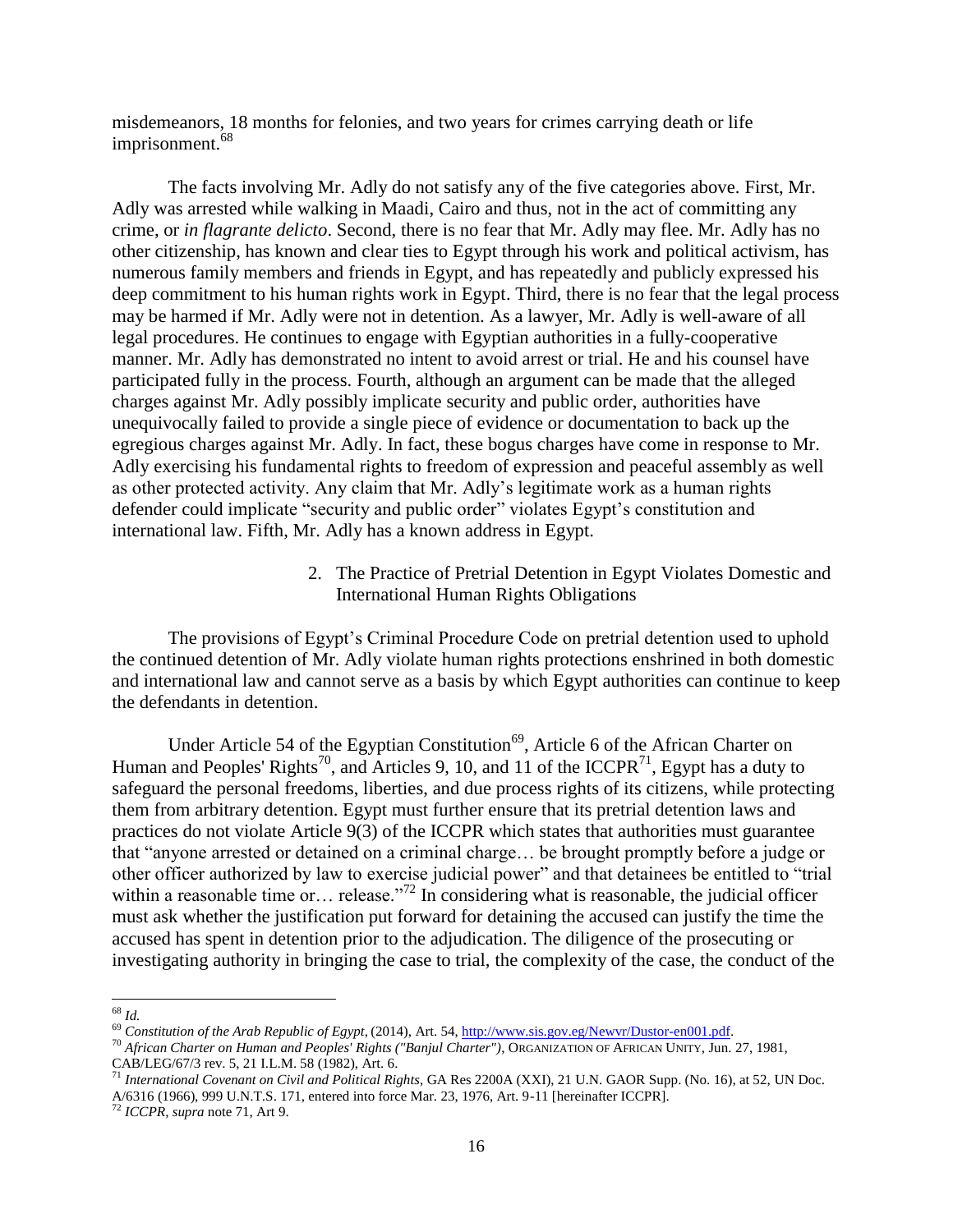accused, and the proportionality of the detention period to the penalty that may be imposed for the offense should all be considered.<sup>73</sup>

General Comment No. 8  $(1982)^{74}$  of the United Nations Human Rights Committee explains the notion of "promptly" by referring to a period of a few days, implying that a detainee must be informed of the charges against him within a period as short as possible.<sup>75</sup> Further, the General Comment states that pretrial detention must not be arbitrary, it must be based on grounds and procedures established by law, it must be backed by information of the reasons for such detention, court control of the detention must be available, and compensation in the case of a breach must be provided. The African Commission on Human and Peoples' Rights has stated that the need for continued pretrial detention should be based on an assessment of whether there are sufficient legal reasons, whether investigating authorities are exercising due diligence, whether detention pending trial is necessary and proportionate, and what measures can be taken to safeguard the well-being of the detainee.<sup>76</sup> The African Commission has also held that the failure or negligence of security agents to "scrupulously" adhere to the requirement that they submit reasons for the arrest of a detainee and inform him promptly of any charges against him is a violation of the right to a fair trial.<sup>77</sup> The 2011 Report of the UN Working Group on Arbitrary Detention concludes that "any detention must be exceptional and of short duration."<sup>78</sup>

The provisions of the Egyptian Criminal Procedure Code on pretrial detention are vague and subject to excessive discretion, facilitate detention for an egregiously lengthy period of up to two years, and leave little to no recourse for detainees wishing to challenge their continued detention – all of which violate Egypt's international and regional human rights obligations. The categories allowing pretrial detention employ terms like "security or public order," allotting overly broad discretion and subjective determinations to the prosecution and judges—both of whom are aligned with the government and are unlikely to make determinations in favor of human rights defenders and prisoners of conscience. Further, the fact that pretrial detainees facing possible charges for crimes that carry death or life imprisonment sentences can be kept in detention for up to two years is egregiously lengthy and clearly exceeds what international law conceives to be a period of a few days. Finally, the fact that proper due process consideration has not been granted for requests for bail and/or conditional release in the case of Mr. Adly ensures that he is left without effective recourse, constituting yet another violation.

<sup>73</sup> American Bar Association, *Handbook of International Standards of Pretrial Detention Procedure,* ABA RULE OF LAW INITIATIVE,

https://www.ilsa.org/jessup/jessup16/Batch%201/handbook of international standards on pretrial detention procedure 2010 [eng.authcheckdam.pdf.](https://www.ilsa.org/jessup/jessup16/Batch%201/handbook_of_international_standards_on_pretrial_detention_procedure_2010_eng.authcheckdam.pdf) 

<sup>74</sup> *General Comment No. 8: Article 9 (Right to Liberty and Security of Persons)*, UN HUMAN RIGHTS COMMITTEE, Jun. 30, 1982, ¶2.

<sup>&</sup>lt;sup>75</sup> The Human Rights Committee has previously found that a period of 7 or 9 days is not acceptable under Article 9(2) of the ICCPR. *See* Grant v. Jamaica, Communication No. 597/1994, para. 8.1; *see also* Morrison v. Jamaica, Communication No. 663/1995. para. 8.2; *see also* Kurbanov v. Tajikistan, Communication No. 1096/2002, para. 7.2; *see also* A. Berry v. Jamaica, Communication No. 330/1988, para. 5.6.

<sup>76</sup> *Guidelines on the Conditions of Arrest, Police Custody and Pre-Trial Detention in Africa*, AFRICAN COMMISSION ON HUMAN AND PEOPLES' RIGHTS,

http://www.achpr.org/files/instruments/guidelines\_arrest\_detention/guidelines\_on\_arrest\_police\_custody\_detention.pdf.

<sup>77</sup> ACHPR, *Huri-Laws (on behalf of the Civil Liberties Organisation) v. Nigeria*, Communication No. 225/98, decision adopted during the 28th Ordinary Session, 23 October – 6 November 2000, paras. 43-44.

<sup>78</sup> *Report of the Working Group on Arbitrary Detention*, UNITED NATIONS HUMAN RIGHTS COUNCIL, A/HRC/16/47, Jan. 19, 2011.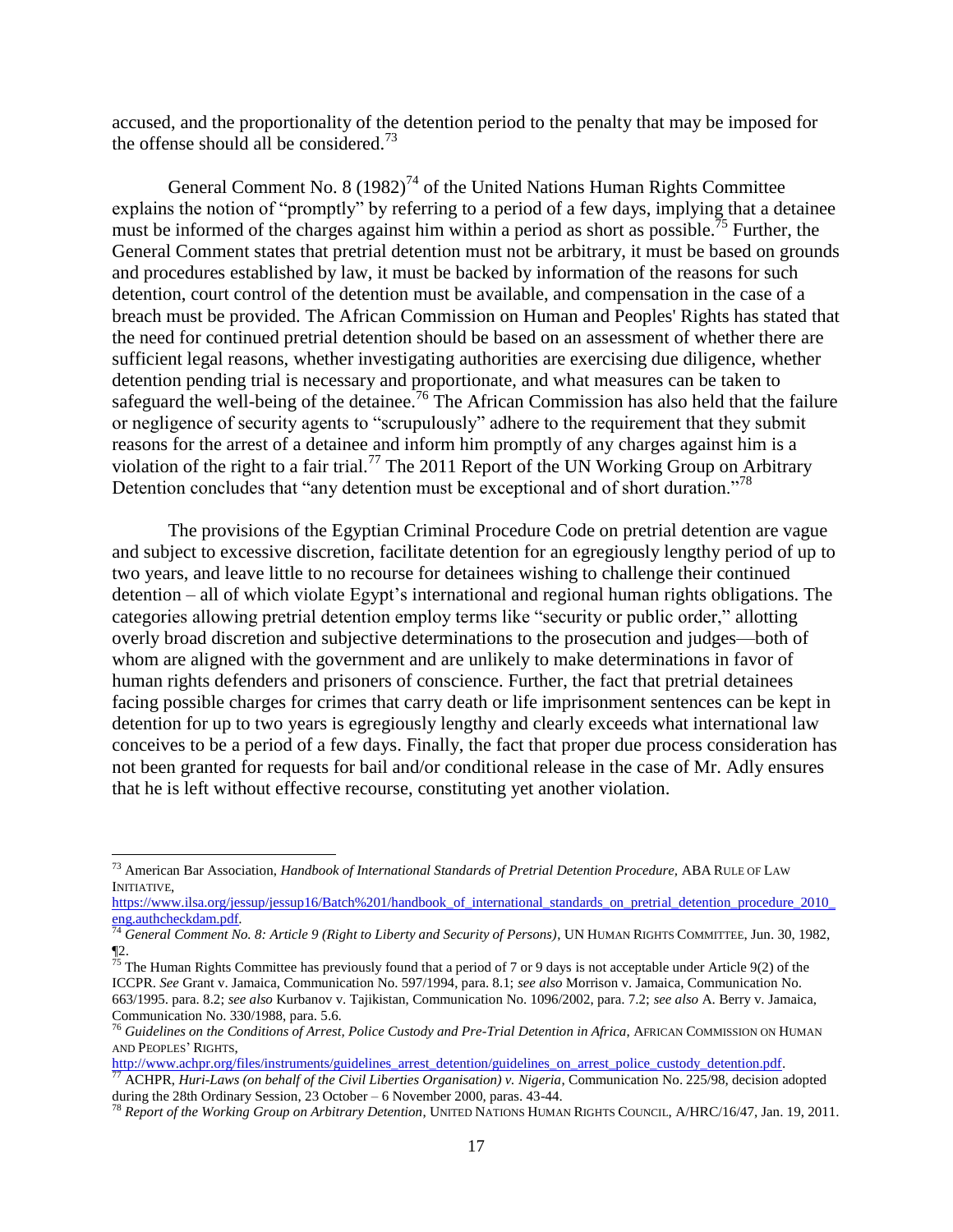3. The Charges against Mr. Adly are Without Merit and Cannot be Used as a Basis by Which to Justify his Continued Detention

The six charges brought against Mr. Adly are without merit and should not be a basis by which to keep him in pretrial detention.

In exercising his fundamental rights to freedom of expression and peaceful assembly, and carrying out his work as a human rights defender, Mr. Adly wrote Facebook and Twitter posts criticizing the decision of the Egyptian government to transfer the Tiran and Sanafir islands to the government of Saudi Arabia. Mr. Adly called for and joined peaceful assemblies and demonstrations to express this public concern. Finally, as a lawyer, Mr. Adly participated in litigation questioning the constitutionality of the island agreement.

The state has unequivocally failed to produce a single piece of evidence thus far indicating that Mr. Adly actions could implicate any of the charges brought against him, including but not limited to the "overthrow of the government" and "the spreading of false news." In fact, these charges include impermissibly vague language and have been repeatedly used by the Egyptian government against peaceful dissidents to unduly restrict the fundamental rights to freedom of expression and peaceful assembly. These charges are merely pretense to allow authorities to crackdown on the constitutionally-protected and internationally recognized rights and activities of Mr. Adly.

i. Category II: Substantive Fundamental Rights

The detention of Mr. Adly is arbitrary under Category II.

A detention is arbitrary under Category II when the detention results from the exercise of fundamental rights protected by international law. More specifically, the arbitrary detention results "[w]hen the deprivation of liberty results from the exercise of the rights or freedoms guaranteed by articles 7, 13, 14, 18, 19, 20, and 21 of the Universal Declaration of Human Rights and, and insofar as States parties are concerned, by articles 12, 18, 19, 21, 22, 25, 26, and 27 of the International Covenant on Civil and Political Rights."<sup>79</sup> In light of this, the detention of Mr. Adly is arbitrary because the detention resulted from the exercise of his fundamental rights to freedom of opinion and expression and of peaceful assembly, as well as his legitimate work to promote human rights as a human rights defender.<sup>80</sup>

> a. The Egyptian Government Detained Mr. Adly Because He Exercised His Right to Freedom of Opinion and Expression

Freedom of opinion and expression are guaranteed under international law by Article 19(1)-(2) of the ICCPR<sup>81</sup> and Article 19 of the UDHR.<sup>82</sup> The Human Rights Committee has

<sup>79</sup> *Revised Methods of Work*, *supra* note 64, ¶7(e).

<sup>80</sup> *ICCPR, supra* note 71, Art 22.

<sup>81</sup> *ICCPR, supra* note 71, Art 19.

<sup>82</sup> *Universal Declaration of Human Rights*, G.A. Res. 217A (III), U.N. Doc. A/810, Art. 19 (1948) [hereinafter *Universal Declaration*].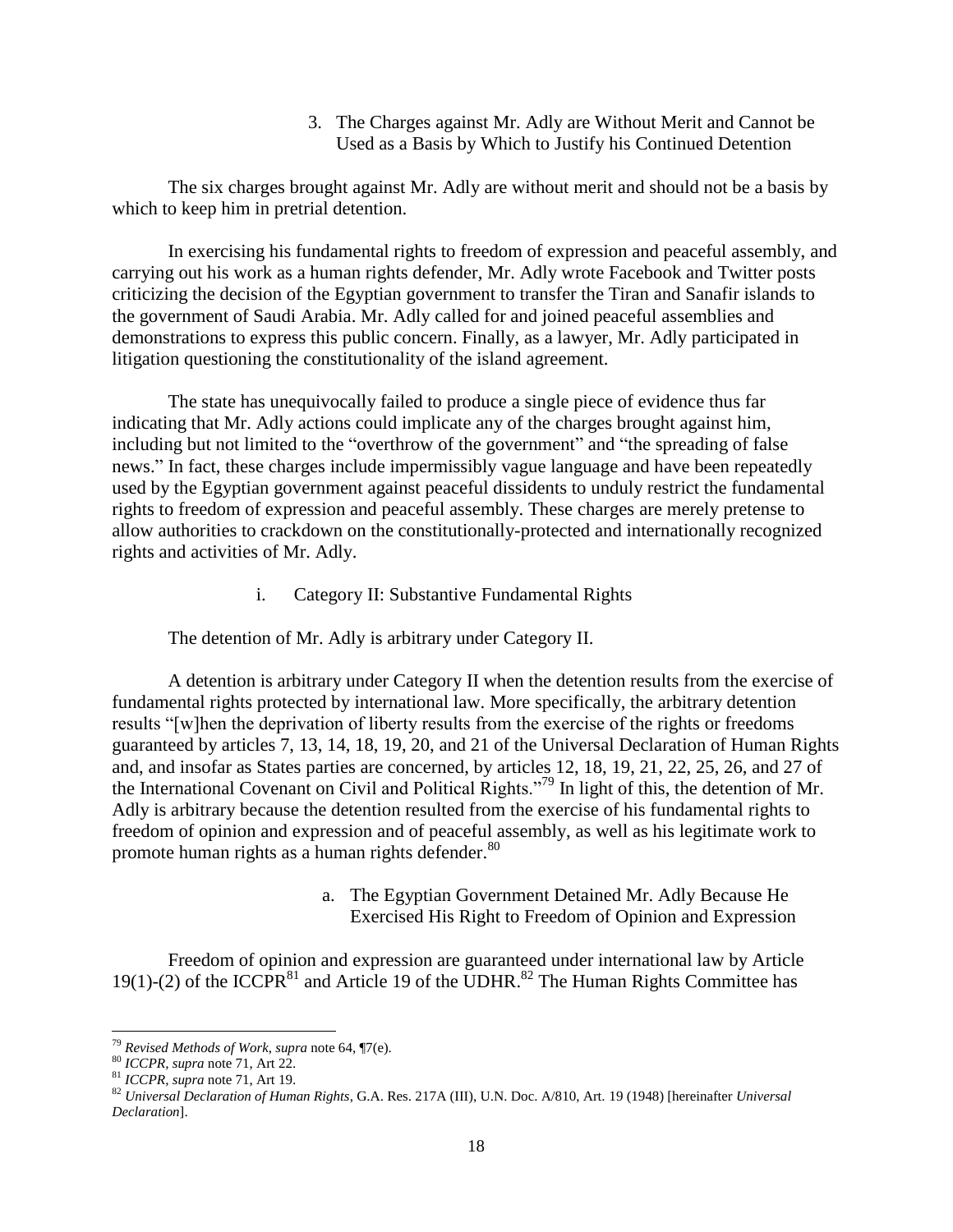determined that this right includes the right to express a dissenting political opinion.<sup>83</sup> In addition to these obligations under international law, Egypt is bound by Article 65 of its own Constitution to respect the right of its citizens to freedom of opinion "verbally, in writing, through imagery, or by other means of expression and publication."<sup>84</sup> The United Nations Declaration on Human Rights Defender defines human rights defenders as "individuals, groups and associations … contributing to … the effective elimination of all violations of human rights and fundamental freedoms of peoples and individuals" and establishes protections for such individuals.<sup>85</sup>

Mr. Adly was arrested, tortured, charged, and continues to be held in pretrial detention today because he expressed his opinion criticizing the Egyptian government's island deal with Saudi Arabia via Twitter and Facebook posts, via participation in peaceful assemblies, and via his legal action. Mr. Adly is being further targeted in light of his status as a prominent human rights lawyer who has long provided legal services for independent voices and peaceful dissidents who themselves have expressed opinions that have been critical of the current government.

Further, although the right to freedom of opinion and expression is not absolute under international law, Mr. Adly's exercise of his right does not fall under any of the permissible limitations set forth by Article 19(3) of the ICCPR. Article 19(3) allows for certain restrictions provided by law and necessary "for respect of the rights or reputations of others" or "for the protection of national security or of public order...or of public health or morals."<sup>86</sup> The Human Rights Committee has also found that because there is no legitimate restriction under Article 19(3) which would justify the arbitrary arrest, torture, and threats to life of a human rights defender, "the question of deciding which measures might meet the 'necessity' test in such situations does not arise."<sup>87</sup>

> b. The Egyptian Government Detained Mr. Adly Because He Exercised His Right to Freedom of Peaceful Assembly

Freedom of peaceful assembly is guaranteed by Article  $20(1)$  of the UDHR<sup>88</sup> and Article 21 of the ICCPR.<sup>89</sup> Under Article 73 of Egypt's Constitution and domestic law, the government is mandated to respect the rights of its citizens to organize marches, demonstrations, and all forms of peaceful protests.<sup>90</sup> The United Nations Declaration on Human Rights Defenders further affirms these rights for "individuals contributing to … the effective elimination of all violations of human rights and fundamental freedoms of peoples and individuals."<sup>91</sup>

 $\overline{\phantom{a}}$ <sup>83</sup> *General Comment No. 34 (2011) on Article 19: Freedom of Expression*, UN HUMAN RIGHTS COMMITTEE, CCPR/C/GC/34, Sep. 12, 2011, ¶ 11.

<sup>84</sup> *Constitution of the Arab Republic of Egypt*, *supra* note 69, Art. 65.

<sup>85</sup> *Who is a defender?,* UNITED NATIONS HUMAN RIGHTS OFFICE OF THE HIGH COMMISSIONER, [http://www.ohchr.org/EN/Issues/SRHRDefenders/Pages/Defender.aspx.](http://www.ohchr.org/EN/Issues/SRHRDefenders/Pages/Defender.aspx)

<sup>86</sup> *ICCPR, supra* note 71, Art 19.

<sup>87</sup> *Njaru v. Cameroon*, UNHRC, Views of 3 April 2007, UN Doc. CCPR/C/89/D/1353/2005, para. 6.4.

<sup>88</sup> *Universal Declaration, supra* note 82, Art. 20.

<sup>89</sup> *ICCPR, supra* note 71, Art 21.

<sup>90</sup> *Constitution of the Arab Republic of Egypt*, *supra* note 69, Art. 73.

<sup>91</sup> *Who is a defender?, supra* note 85.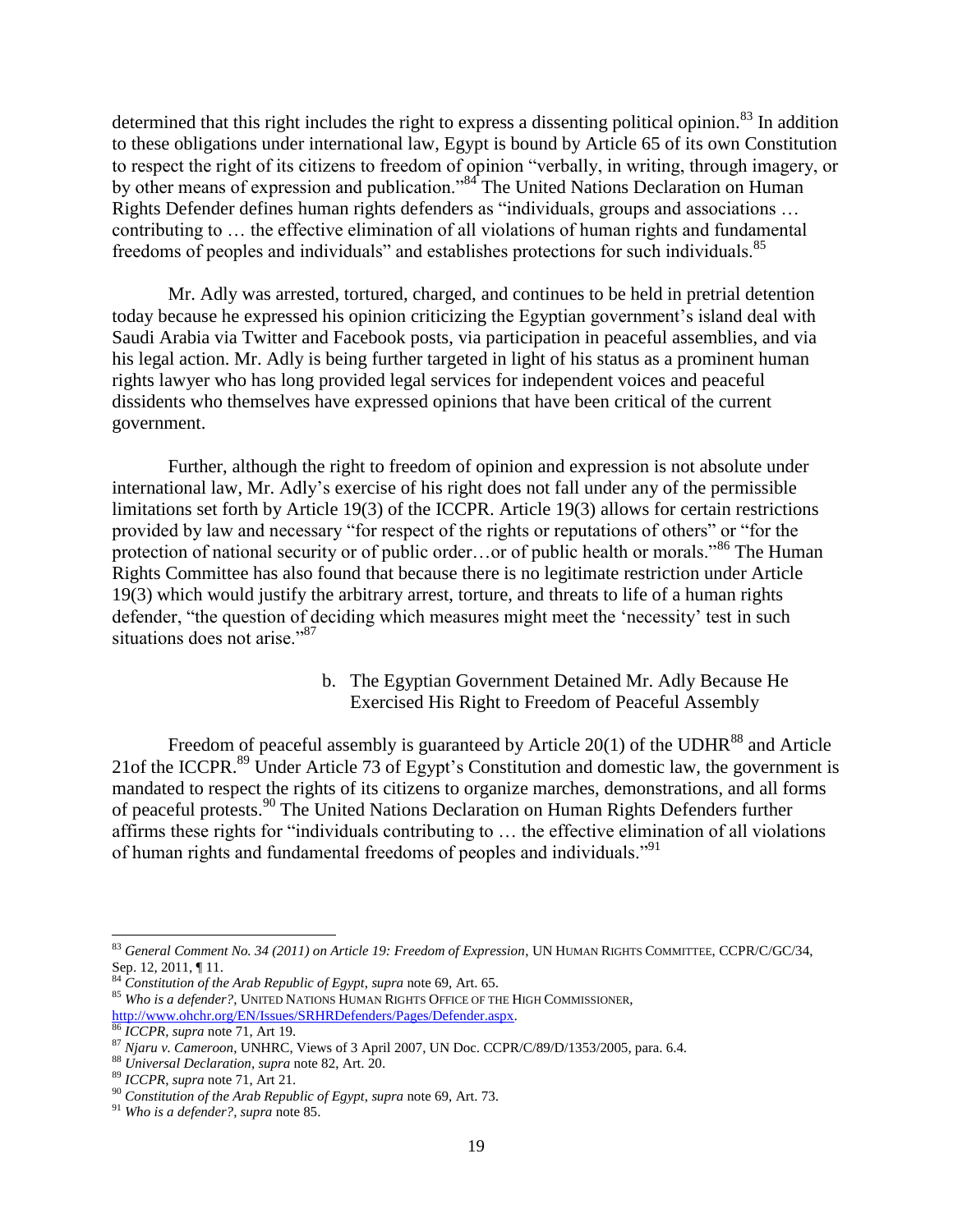Mr. Adly was slammed with the charges in this case due to his social media posts calling for participation in peaceful assemblies and demonstrations and his physical participation in several assemblies and demonstrations.

Although the right to freedom of peaceful assembly is not absolute under international law, Mr. Adly's exercise of his right does not fall under the permissible limitations set forth by the ICCPR. Under the ICCPR, the right to freedom of peaceful assembly can only be restricted as prescribed by the law and as necessary in a democratic society in the interests of national security or public safety, public order, the protection of public health or morals, or the protection of the rights and freedoms of others.<sup>92</sup> The Human Rights Committee has found that there would be no "necessary" reason to arrest, torture, or threaten the life of a human rights defender.<sup>93</sup> In calling for and participating in peaceful protests, Mr. Adly was exercising his fundamental rights. Placing constraints on this activity violates both Egyptian law and the country's international legal obligations under the ICCPR.

## c. The Egyptian Government Detained Mr. Adly Because He Exercised His Right to Freedom of Association

Freedom of association is guaranteed by Article 20(1) of the UDHR $94$  and Article 22(1) of the ICCPR.<sup>95</sup> Under Article 75 of the Constitution, Egypt is mandated to respect the rights of its citizens to form non-governmental associations and foundations that acquire legal personality upon notification.<sup>96</sup> These associations and foundations are guaranteed the right to practice their activities freely and are protected from administrative interference or dissolution.<sup>97</sup> The United Nations Declaration on Human Rights Defenders further affirms this right for "individuals contributing to … the effective elimination of all violations of human rights and fundamental freedoms of peoples and individuals."<sup>98</sup>

Non-governmental organizations and human rights defenders on the ground have reason to believe that Mr. Adly was particularly targeted for arrest and charge due to his influential and prominent work as a human rights lawyer, his membership within the Front for the Defense of Egyptian Protesters (FDEP), and his leadership within the Egyptian Center for Economic and Social Rights (ECESR).

Although the right to freedom of association is not absolute under international law, Mr. Adly's exercise of his right does not fall under the permissible limitations set forth by the ICCPR. Under the ICCPR, the right to freedom of association can only be restricted as prescribed by the law and as necessary in a democratic society in the interests of national security or public safety, public order, the protection of public health or morals, or the protection of the rights and freedoms of others.<sup>99</sup> The Human Rights Committee has found that there would

<sup>92</sup> *ICCPR, supra* note 71, Art 21.

<sup>93</sup> *Njaru v. Cameroon*, *supra* note 87.

<sup>94</sup> *Universal Declaration, supra* note 82, Art. 20.

<sup>95</sup> *ICCPR, supra* note 71, Art 22.

<sup>96</sup> *Constitution of the Arab Republic of Egypt*, *supra* note 69, Art. 75.

<sup>97</sup> *Id.*

<sup>98</sup> *Who is a defender?, supra* note 85.

<sup>99</sup> *ICCPR, supra* note 71, Art 22.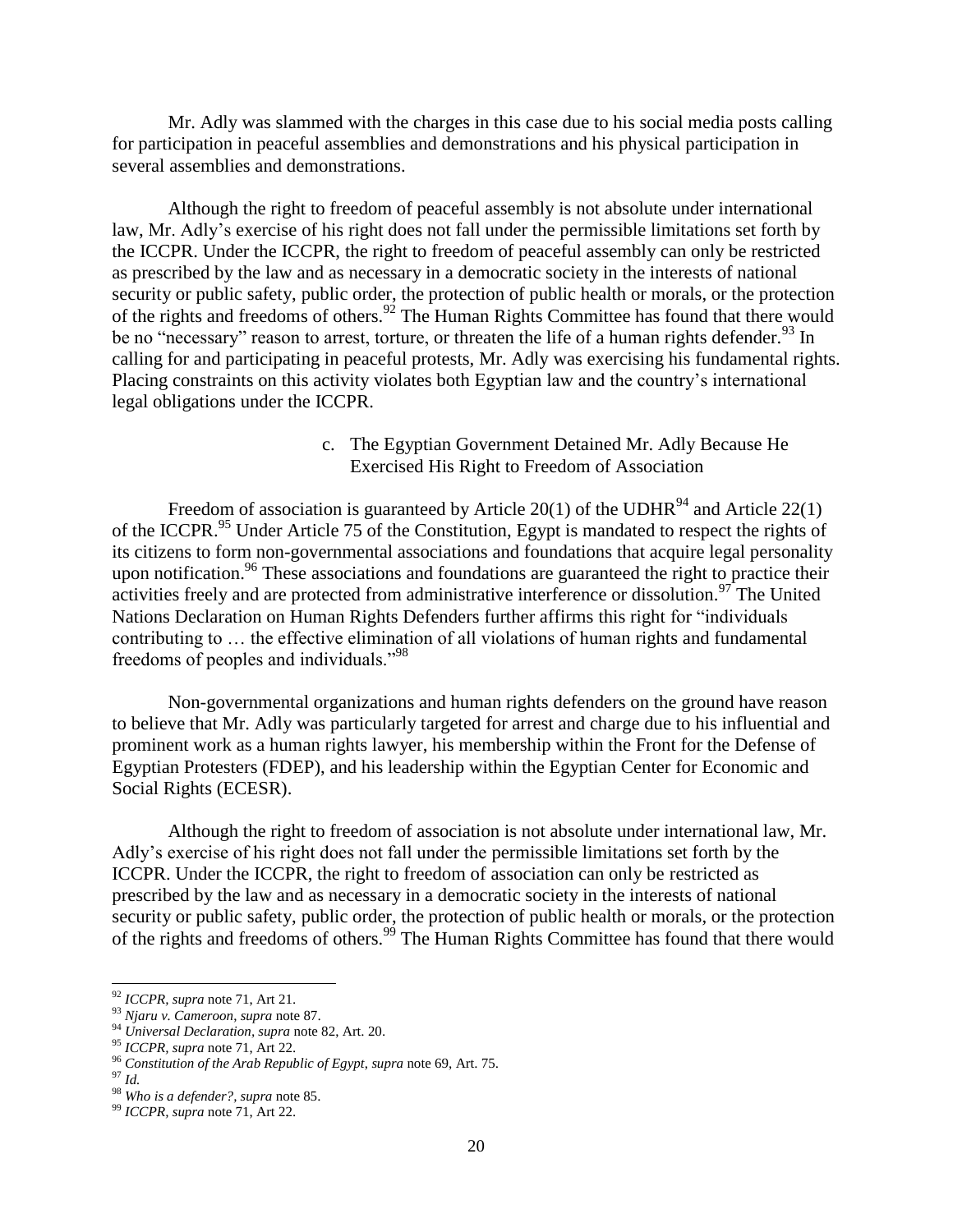be no "necessary" reason to arrest, torture, or threaten the life of a human rights defender.<sup>100</sup> In becoming a member of FDEP and working for a non-governmental organization like ECESR, Mr. Adly was exercising his right to freedom of association. FDEP and ECESR are two of the most prominent civil society groups in the Egypt working to promote and protect human rights. Rather than representing harm to national security or public safety or order, these entities uphold the democratic nature of the society and safeguard the rights and freedoms of others.

### ii. Category III: Due Process Rights

#### The detention of Mr. Adly is arbitrary under Category III.

A detention is considered arbitrary under Category III "[w]hen the total or partial nonobservance of the international norms relating to the right to a fair trial, established in the Universal Declaration of Human Rights and in the relevant international instruments accepted by the States concerned, is of such gravity as to give the deprivation of liberty an arbitrary character."<sup>101</sup> Additionally, the Working Group looks to the Body of Principles for the Protection of All Persons under Any Form of Detention or Imprisonment (Body of Principles).<sup>102</sup>

> 1. Egyptian Authorities Violated Mr. Adly's Right by Failing to Promptly Bring Him Before a Judge and Failing to Try Him Without Undue Delay

Egyptian authorities have violated Mr. Adly's right to be promptly brought before a judge and tried without undue delay. Article 9(3) of the ICCPR, which affirms this right, also adds: "It shall not be the general rule that persons awaiting trial shall be detained in custody."<sup>103</sup> Principle 11(1) of the Body of Principles<sup>104</sup> and Article 14(3)(c) of the ICCPR<sup>105</sup> additionally reiterate the right of the accused to be tried without undue delay.

Egyptian authorities have increasingly used pretrial detention as a punitive measure by which to constrain the fundamental freedoms of independent voices and human rights defenders, all the while failing to bring them to just, speedy trial in violation of their guaranteed due process rights; the case of Mr. Adly is, thus far, no exception.

Mr. Adly has been kept in pretrial detention despite an inability of Egyptian authorities to produce a single piece of evidence or documentation to back up the alleged charges that have been brought against him. By keeping him in pretrial detention, subjecting him to near-automatic detention renewal hearings during which his lawyers do not have proper opportunities to wholly represent their client, removing him from the courtroom before his detention renewal hearings are complete, and refusing to grant bail without due process consideration, Egyptian authorities are violating Mr. Adly's right to be brought promptly before a judge on the alleged merits of the

l <sup>100</sup> *Njaru v. Cameroon*, UNHRC, Views of 3 April 2007, UN Doc. CCPR/C/89/D/1353/2005, para. 6.4.

<sup>101</sup> *Revised Methods of Work*, *supra* note 64, ¶8(c).

<sup>&</sup>lt;sup>102</sup> Body of Principles for the Protection of Persons under Any Form of Detention or Imprisonment, GA Res. 47/173, 43 U.N. GAOR Supp. (No. 49) 298, A/43/49, Dec. 9, 1998 [hereinafter *Body of Principles*].<br><sup>103</sup> ICCPP supp. (71, 103)

<sup>&</sup>lt;sup>3</sup> *ICCPR, supra* note 71, Art 9.

<sup>104</sup> *Body of Principles, supra* note 102, Principle 11.

<sup>105</sup> *ICCPR, supra* note 71, Art 14.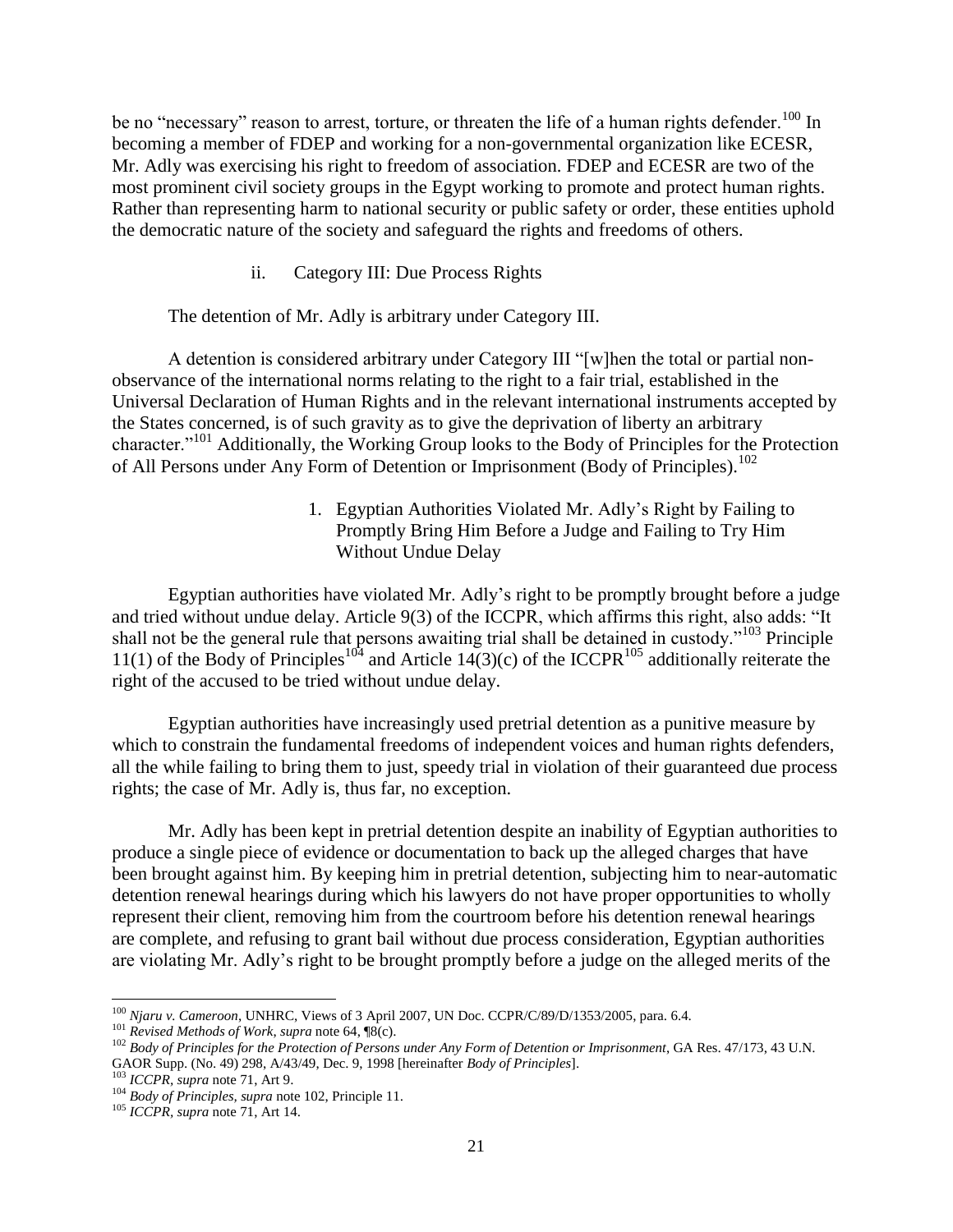case and his right to be tried without undue delay. There is no evidence to suggest that authorities are actively investigating the alleged case against Mr. Adly. The inability of the prosecution to produce evidence in the case suggests that Mr. Adly is being held in pretrial detention to punish him for exercising his fundamental rights and for human rights work.

> 2. Egyptian Authorities Violated Mr. Adly's Rights by Failing to Grant Him an Opportunity to Appeal the Lawfulness of his Detention

Egyptian authorities have violated Mr. Adly's right to be granted an opportunity to appeal the lawfulness of his ongoing detention. Under Article  $9(4)$  of the ICCPR,  $^{106}$  Egypt is mandated to bring Mr. Adly before a court in order for the court to determine the lawfulness of detention without delay. Further, Article 54 of the Egyptian Constitution<sup>107</sup> notes that every person whose freedom is restricted shall have the opportunity to file grievance before the court. Principle 11(3) of the Body of Principles affirms that "a judicial or other authority shall be empowered to review as appropriate the continuance of detention."<sup>108</sup>

By subjecting Mr. Adly to near-automatic detention renewals, denying him and his counsel from having a full opportunity to present a case for conditional release and/or bail, and failing to provide any documentation or evidence regarding the charges against Mr. Adly, Egyptian authorities are denying Mr. Adly an opportunity to fully become aware of the reasons for his detention and ultimately, to appeal his detention. While Mr. Adly's lawyers were able to file a single appeal, the court did not grant the counsel a proper opportunity to challenge the detention and instead hastily rejected the appeal on May 25. Then on July 4, the prosecution forced Mr. Adly to sign off on a second appeal without the knowledge of his lawyers, hastily and improperly brought him before the court on the same day, and allowed for a summary rejection to again occur. Ultimately, Mr. Adly finds himself subjected to a system in which judges lack any independence from the prosecution, raising serious questions on whether Mr. Adly will ever have a genuine and full opportunity to appeal his detention.

> 3. Egyptian Authorities Violated Mr. Adly's Right to Have Adequate Time and Facilities for the Preparation of his Defense

Egyptian authorities have violated Mr. Adly's right to prepare an adequate defense. Article 14(3)(b) of the ICCPR guarantees the right to have adequate time and facilities for the preparation of a detainee's defense.<sup>109</sup> Adequate time depends on the circumstances of the particular case. The United Nations Human Rights Committee has noted that facilities must include access to documents and other evidence that the accused requires to prepare his case.<sup>110</sup>

Egyptian authorities have placed severe constraints on the ability of Mr. Adly to meet with his counsel. Despite his right to his first visit 11 days after his arrest as per the country's

<sup>106</sup> *ICCPR, supra* note 71, Art 9.

<sup>107</sup> *Constitution of the Arab Republic of Egypt*, *supra* note 69, Art. 54.

<sup>108</sup> *Body of Principles, supra* note 102, Principle 11.

<sup>109</sup> *ICCPR, supra* note 71, Art 14.

<sup>&</sup>lt;sup>110</sup> General Comment No. 13: Equality Before the Courts and the Right to a Fair and Public Hearing by an Independent Court *Established by Law (Art. 14)*, UN HUMAN RIGHTS COMMITTEE, HRI/GEN/1/Rev.1, Apr. 13, 1984, ¶11.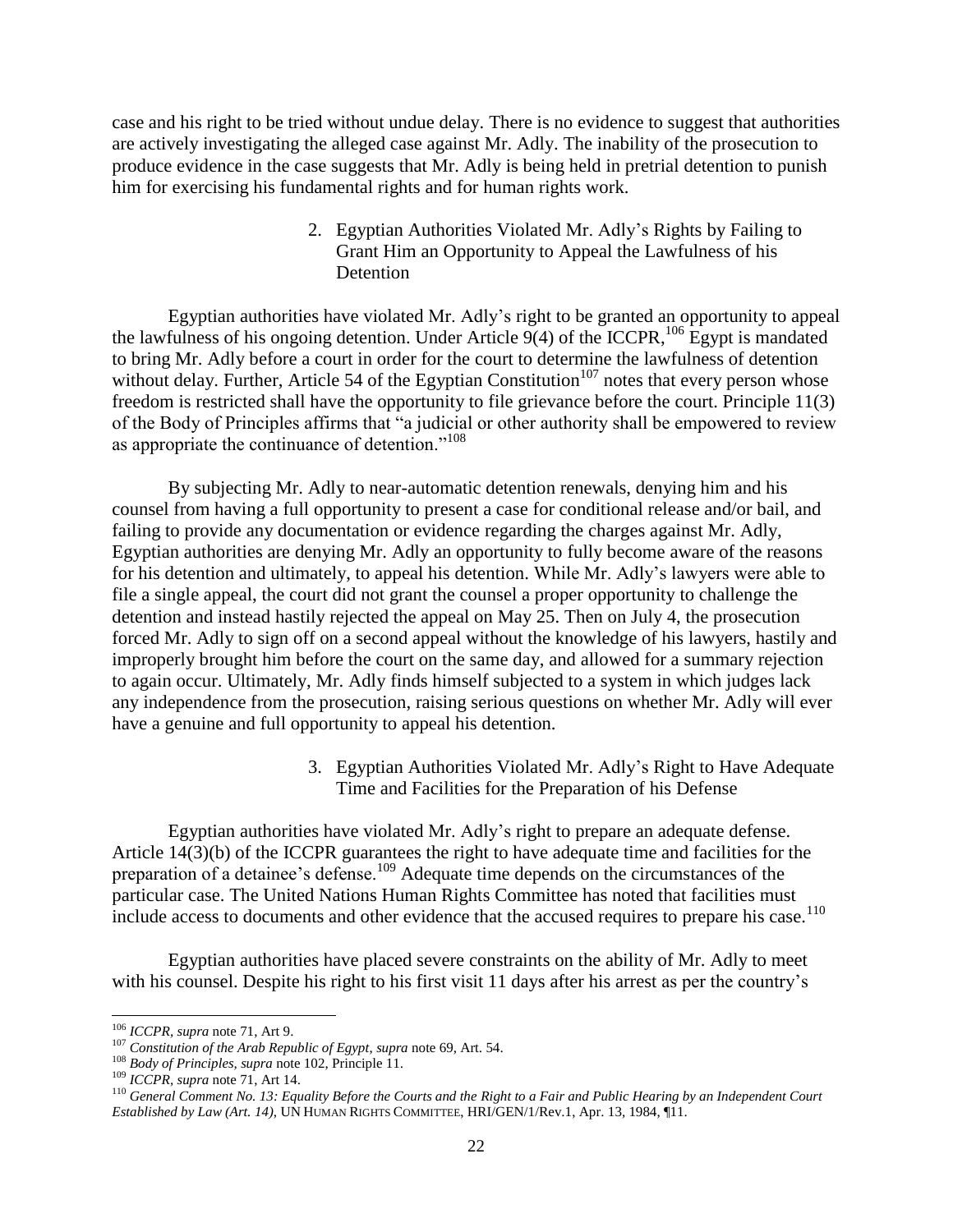prison regulations, Mr. Adly was prevented from meeting with his lawyer and wife. Later visits with Mr. Adly have been heavily-monitored, raising questions on whether he has adequate opportunity and time to discuss the legal strategy of the case or any privileged or confidential information with his counsel and family members. Further, the prosecution has consistently failed to provide Mr. Adly's counsel with the official charge sheets and any documentation from the case to substantiate the charges being brought against Mr. Adly. Even during the court sessions, Mr. Adly's lawyers have been cut off while presenting their oral pleadings and have not been allowed to fully present their arguments. Mr. Adly has himself been removed from the courtroom before his detention renewal hearing was complete. Authorities are thus severely constraining Mr. Adly's due process rights, particularly his right to have both adequate time and facilities to prepare his defense.

> 4. Egyptian Authorities Violated Mr. Adly's Right to be Presumed Innocent Until Proven Guilty

Egyptian authorities have violated Mr. Adly's right to be presumed innocent until proven guilty. Under Article 14(2) of the ICCPR,<sup>111</sup> Article 11(1) of the UDHR,<sup>112</sup> Article 96 of the Egyptian Constitution,  $^{113}$  and Principle 36 of the Body of Principles,  $^{114}$  every citizen has the right to be presumed innocent. The Human Rights Committee has stated that:

"the burden of proof of the charge is on the prosecution and the accused has the benefit of the doubt. No guilt can be presumed until the charge has been proved beyond reasonable doubt. Further, the presumption of innocence implies a right to be treated in accordance with this principle. It is, therefore, a duty for all public authorities to refrain from prejudging the outcome of a trial."<sup>115</sup>

Article 10(2)(a) of the ICCPR states that "accused persons shall, save for exceptional circumstances, be segregated from convicted persons and shall be subject to separate treatment appropriate to their status as unconvicted persons."<sup>116</sup> Principle 8 of the Body of Principles reiterates that unconvicted persons should be kept separately from convicted persons and should be treated accordingly. $^{117}$ 

Since 2013, Egyptian authorities have increasingly used pretrial detention as a punitive measure to silence peaceful dissidents and retaliate against individuals for their human rights work. The number of pretrial detainees in Egypt has exponentially increased and the periods of pretrial detention routinely fail to live up to international standards and often exceed even domestic maximums. Pretrial detainees are kept in the same cells as convicted prisoners.

By placing Mr. Adly in pretrial detention, continuously renewing his detention in a nearautomatic manner, and not giving proper due process consideration to the conditional release

<sup>111</sup> *ICCPR, supra* note 71, Art 14.

<sup>112</sup> *Universal Declaration, supra* note 82, Art. 11.

<sup>113</sup> *Constitution of the Arab Republic of Egypt*, *supra* note 69, Art. 96.

<sup>114</sup> *Body of Principles, supra* note 102, Principle 36.

<sup>115</sup> *General Comment No. 13, supra* note 110.

<sup>116</sup> *ICCPR, supra* note 71, Art 10.

<sup>117</sup> *Body of Principles, supra* note 102, Principle 8.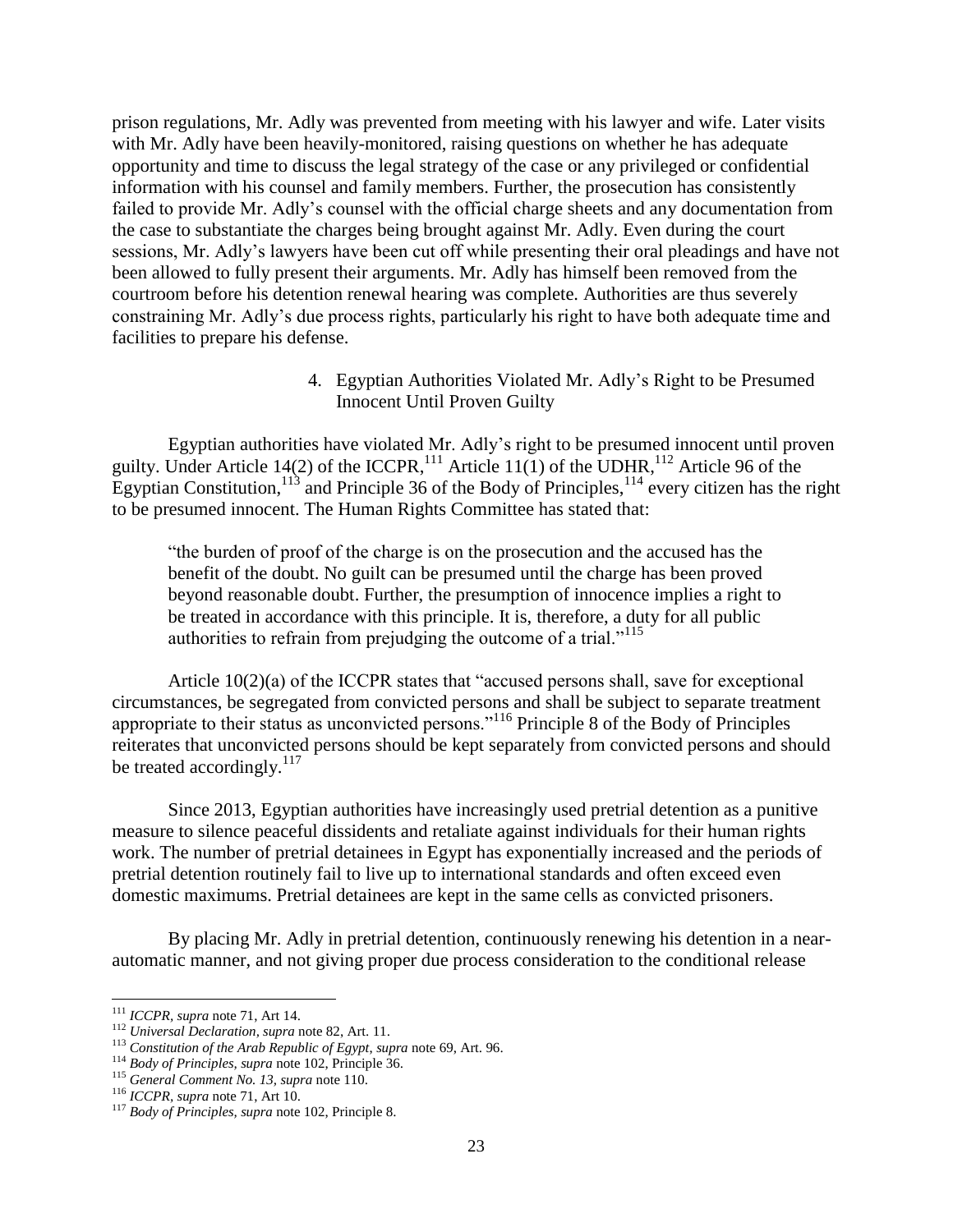and/or granting of bail, Egyptian authorities are acting under the assumption that Mr. Adly is guilty and are treating him as such. Egyptian authorities continue to take unlawful punitive action against Mr. Adly. He has been repeatedly subjected to physical abuse, torture, and cruel, inhuman, and degrading treatment, and since May 6, 2016 has been held in solitary confinement. By placing Mr. Adly into Tora Prison, a detention center where convicted criminals serve their sentences, Egyptian authorities are clearly treating Mr. Adly as guilty well before he has even been brought before a court on the merits of the case.

> 5. Egyptian Authorities Violated Mr. Adly's Right to be Equal Before the Courts

Egyptian authorities have violated Mr. Adly's right to be equal before the courts and tribunals under Article  $14(1)$  of the ICCPR.<sup>118</sup> According to the United Nations Human Rights Committee, this "ensures that the parties to the proceedings in question are treated without any discrimination" and the principle of the "equality of arms."<sup>119</sup>

By depriving Mr. Adly of full due process rights, Egyptian authorities have taken punitive measures against Mr. Adly and established his pretrial detention as an opportunity to take unlawful punitive action against Mr. Adly for his exercise of his rights to freedom of opinion and expression, peaceful assembly, and association. Everyday criminal detainees who face possible murder, rape, or theft charges undergo a regularized legal process under Egyptian domestic law. Many of them are granted conditional release after standardized detention renewal hearing sessions. However, Egyptian authorities treat human rights defenders and prisoners of conscience differently, including Mr. Adly, in especially egregious manners and deprive such detainees of their full due process rights creates an inequity in the legal system.

> 6. Egyptian Authorities Violated Mr. Adly's Right to be Free from Cruel, Inhuman, or Degrading Treatment

Egyptian authorities have violated Mr. Adly's right to be free from cruel, inhuman or degrading treatment or punishment. Article 7 of the ICCPR,  $^{120}$  Article 5 of the UDHR,  $^{121}$ Articles 52 and 55 of the Egyptian Constitution,<sup>122</sup> and Principle 6 of the Body of Principles<sup>123</sup> collectively establish this prohibition. The Body of Principles states that this prohibition "should be interpreted so as to extend the widest possible protection against abuses, whether physical or mental, including the holding of a detained or imprisoned person in conditions which deprive him, temporarily or permanently, of the use of any of his natural senses, such as sight or hearing, or of his awareness of place and the passing of time."<sup>124</sup> Further, Articles 1-2 and 4-7 of the Convention Against Torture and Other Cruel, Inhuman or Degrading Treatment or

<sup>118</sup> *ICCPR, supra* note 71, Art 14.

<sup>119</sup> *General Comment No. 32 (2007) on Article 14: Right to Equality Before Courts and Tribunals and to a Fair Trial,* UN HUMAN RIGHTS COMMITTEE, CCPR/C/GC/32, Aug. 23, 2011, ¶ 8.

<sup>120</sup> *ICCPR, supra* note 71, Art 27.

<sup>121</sup> *Universal Declaration, supra* note 82, Art. 5.

<sup>122</sup> *Constitution of the Arab Republic of Egypt*, *supra* note 69, Arts. 52-55.

<sup>123</sup> *Body of Principles, supra* note 102, Principle 6.

<sup>124</sup> *Id.*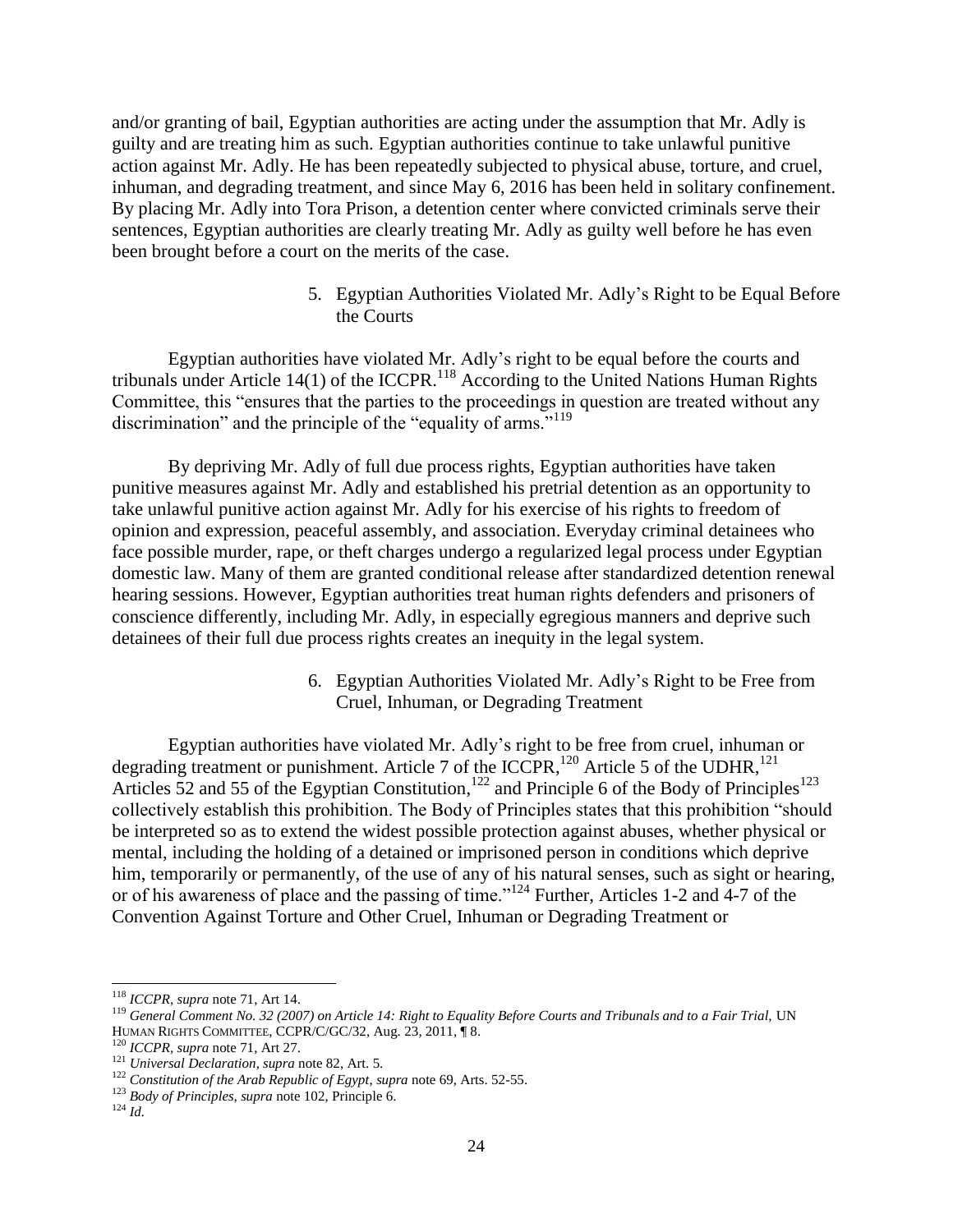Punishment<sup>125</sup>, to which Egypt is a state party, also collectively prohibit the infliction of physical or mental pain or suffering by a public official with the intention to intimidate or coerce.

More broadly, Article 10(1) of the ICCPR<sup>126</sup> and Principle 1 of the Body of Principles<sup>127</sup> state that persons deprived of their liberty shall be treated with humanity and with respect for the inherent dignity of the human person. Article 51 of the Egyptian Constitution<sup>128</sup> states that dignity is a right of every human being, that it may not be violated, and that the State must respect and protect it.

Upon arrest and while at the Maadi Police Station, Mr. Adly was beaten by security personnel, stripped of his shirt, insulted, blind-folded, and pushed around while a gun was being pointed to his chest. He was also forced to walk in a straight-line while blindfolded and had photographs taken of him without consent. He was forced to undergo an unauthorized medical exam without consent that falsely concluded him to be intoxicated, despite the fact that he was clearly coherent during questioning shortly thereafter.

Since May 6, 2016, Mr. Adly has been held into prolonged solitary confinement without any justifiable cause in a 2x3 meter cell. The lack of sunlight has been especially problematic for Mr. Adly due to his hypertension and dorsalgia. Mr. Adly has been denied any recreation time. He has only been allowed to leave his cell for severe medical emergencies, sporadic meetings with counsel and family members, and a few court hearings.

At one point during Mr. Adly's detention when he was extremely ill, 17 officers entered his cell, forced him to take an unknown medication, and forcibly injected an unknown substance into his body. Shortly thereafter, he lost consciousness for a period of time. Mr. Adly has also been denied access to his proper blood pressure medication. His health has deteriorated so significantly that he has had to be taken to the prison hospital at least four times due to high blood pressure and difficulty breathing.

Inside his cell, Mr. Adly is not allowed access to a radio or any newspapers and books. He is prohibited from writing letters and making phone calls. He is also banned from having a mattress, thus depriving him of adequate sleep and leaving severe impacts on his psychological and mental health. Mr. Adly has expressed a serious fear of suicidal thoughts.

Whether during his initial arrest or throughout his time at the Tora Prison while in solitary confinement, Mr. Adly has been subjected to physical and mental abuse that has severely violated his dignity. In an attempt to weaken his resolve prior to interrogation, to punish him for his exercise of fundamental rights, and to disincentivize him from continuing his human rights activities upon his release, Egyptian authorities have subjected Mr. Adly to torture and cruel, inhuman or degrading treatment.

### iii. Category V: Discrimination Based on a Protected Class

<sup>&</sup>lt;sup>125</sup> Convention Against Torture and Other Cruel, Inhuman or Degrading Treatment or Punishment, June 26, 1987, 1465 U.N.T.S. 85, Arts. 1-2, 4-7.

<sup>126</sup> *ICCPR, supra* note 71, Art 10.

<sup>127</sup> *Body of Principles, supra* note 102, Principle 1.

<sup>128</sup> *Constitution of the Arab Republic of Egypt*, *supra* note 69, Art. 51.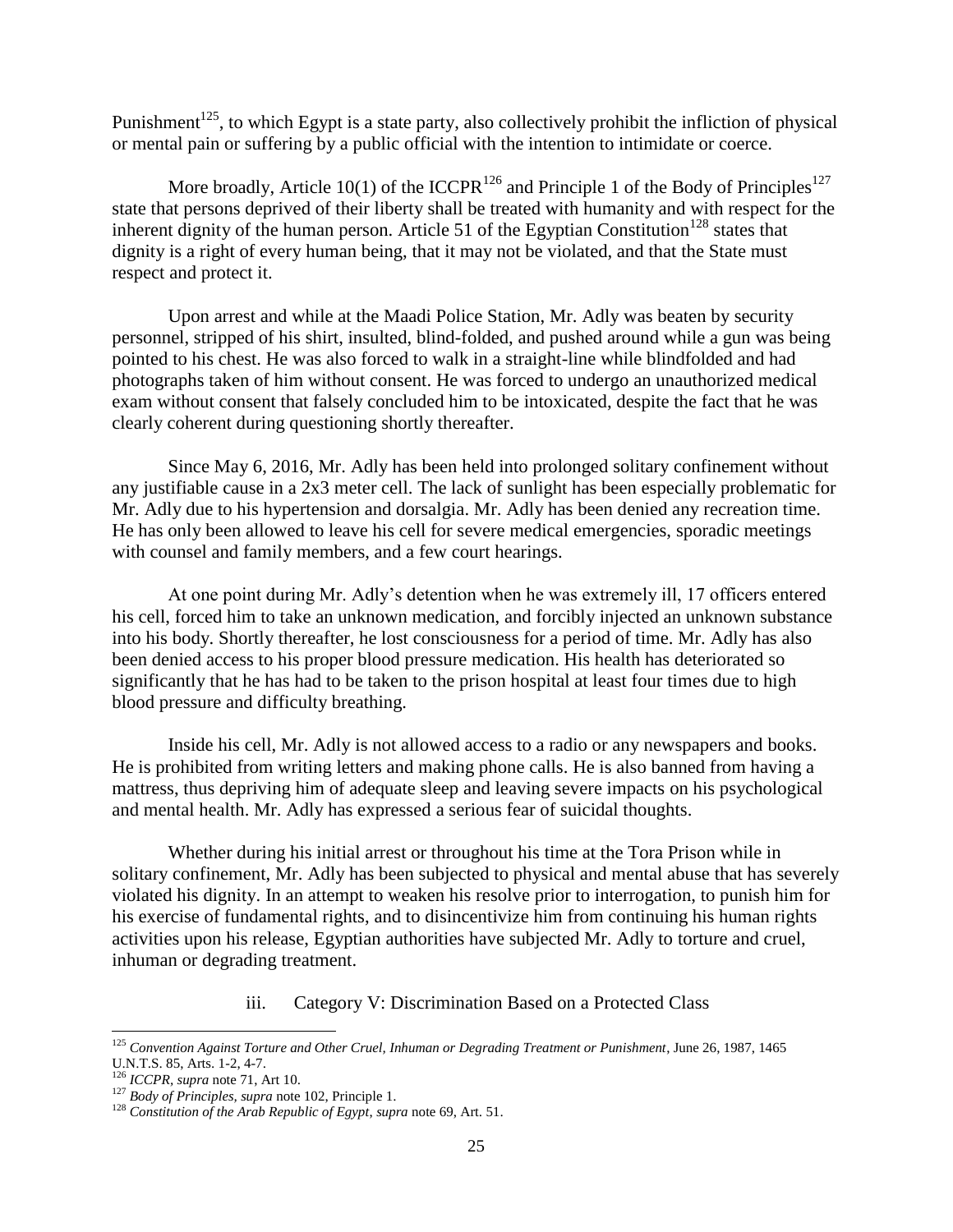The detention of Mr. Adly due to his political opinions, political participation, and status as a human rights defender is arbitrary under Category V.

A detention is arbitrary under Category V when, in violation of international law, the detention is discriminatory "based on . . . political or other opinion . . . and aims towards or can result in ignoring the equality of human rights."<sup>129</sup> Article 7 of the UDHR<sup>130</sup> and Article 26 of the ICCPR<sup>131</sup> further prohibit discrimination before the law on a number of grounds, including "political or other opinion"; similarly, Article 53 of the Egyptian Constitution guarantees equality before the law on the basis of political affiliation.<sup>1</sup>

Mr. Adly's arrest and detention is a manifestation of the discrimination currently being perpetrated against him by Egyptian authorities in light of his protected status.

Mr. Adly was arrested due to his political opinions, political participation, and status as a human rights defender. Mr. Adly is being charged based on his social media posts and his participation in protests rejecting the Egyptian government's island transfer deal. According to civil society organizations and independent media in Egypt, Mr. Adly is being particularly targeted in reprisal to his work as a human rights defender and lawyer, his participation in human rights campaigns and initiatives, and his willingness to publicly express peaceful criticism of the government.

Since being detained, Mr. Adly has been singled out by authorities and treated in a manner different than that which any everyday citizen facing possible murder or drug charges would be subjected to. Mr. Adly has been subjected to torture, near-automatic detention renewals, egregious prison conditions, and severe violations of due process.

# **II. INDICATE INTERNAL STEPS, INCLUDING DOMESTIC REMEDIES, TAKEN ESPECIALLY WITH THE LEGAL AND ADMINISTRATIVE AUTHORITIES, PARTICULARLY FOR THE PURPOSE OF ESTABLISHING THE DETENTION AND, AS APPROPRIATE, THEIR RESULTS OR THE REASONS WHY SUCH STEPS OR REMEDIES WERE INEFFECTIVE OR WHY THEY WERE NOT TAKEN.**

Mr. Adly does not have any effective or legal remedies available.

On May 8, 2016, Mr. Adly's counsel filed complaints with the head judge of the Supreme Judicial Council, the Public Prosecutor, the Lawyers' Syndicate, the National Council for Human Rights, the Assistant Minister of Justice for the Judicial Inspection Department, and the head judge of the Shubra El-Kheima Summary Court in light of Mr. Adly's treatment during his arrest and interrogation.

<sup>129</sup> *Revised Methods of Work*, *supra* note 64, ¶8(3).

<sup>130</sup> *Universal Declaration, supra* note 82, Art. 7.

<sup>131</sup> *ICCPR, supra* note 71, Art 26.

<sup>132</sup> *Constitution of the Arab Republic of Egypt*, *supra* note 69, Art. 53.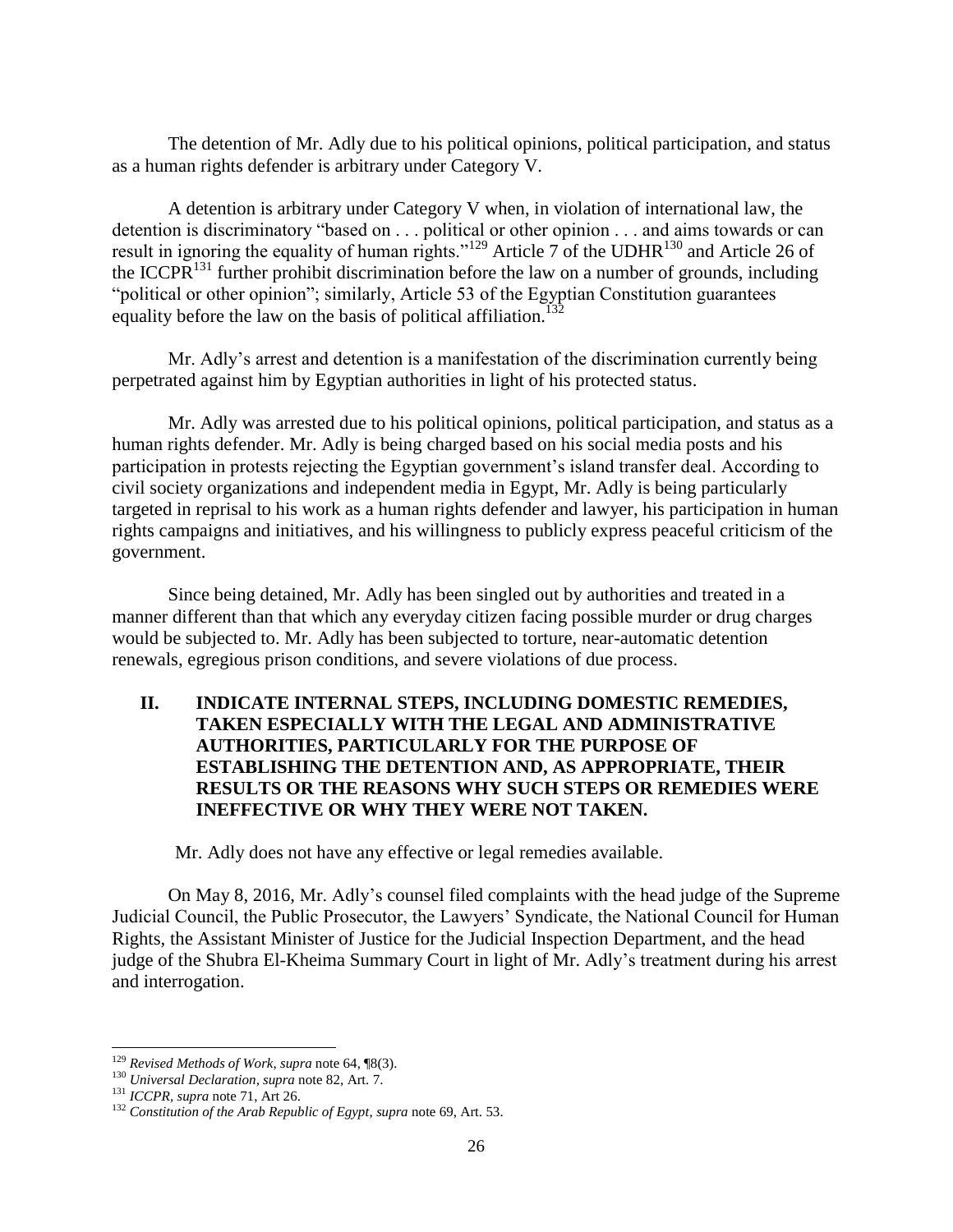On June 8, 2016, Mr. Adly's lawyer filed a complaint with the head of the Prison Authority on the state of Mr. Adly's detention and solitary confinement conditions.

On June 29, 2016, Mr. Adly's counsel filed a case before the Administrative Court against the Prosecutor-General, the Minister of Interior, the Assistant Minister of Interior for Prisons, and the head Prison Warden (where Mr. Adly is being detained) to challenge the lack of furniture and bedding in Mr. Adly's cell; the ban on newspapers, books, and magazines; the ban on Mr. Adly's ability to write letters or make phone calls; the ban on Mr. Adly's enjoyment of recreation time; and the ban on Mr. Adly's ability to attend the prison mosque. Despite the urgency of the situation, the case is not scheduled to be heard until September 5,  $2016$ <sup>133</sup>

Despite these complaints, Mr. Adly has remained subject to the very same egregious prison conditions and treatment. More than two months after the first complaints were submitted, Mr. Adly's situation has not changed and there is no reason to believe that he has any effective or legal remedies available to improve his conditions.

Mr. Adly and his counsel have not been granted a full or adequate opportunity to request conditional release and/or bail. In fact, their pleadings have been cut short and, at times, Mr. Adly has been removed from the courtroom while proceedings continue *in absentia*. On at least one other occasion, Mr. Adly has been brought to an appeal without the knowledge of his counsel. In light of the significant due process violations, the lack of independence between the detention renewal judge and the prosecution, and the refusal of the prosecution to cooperate with Mr. Adly's lawyers to provide documentation, there is little reason to believe that Mr. Adly will be able to challenge his continued pretrial detention via any legal means. Even if a legal avenue theoretically existed on paper, in practice the government has systematically ensured that it does not exist in practice.

# **III. CONCLUSION**

 $\overline{a}$ 

The arrest and continued detention of Mr. Adly is an egregious violation of his fundamental rights. The Government of the Arab Republic of Egypt has violated the following rights under various provisions of the Egyptian Constitution, Egyptian laws, and international law by unlawfully extending the pretrial detention of Mr. Adly and subjecting him to mistreatment:

- The right to be free from arbitrary detention;
- The right to freedom of association;
- The right to due process, including the right to be promptly brought before a judge, the right to appeal the lawfulness of detention, the right to prepare an adequate defense, the right to be presumed innocent before guilty, and the right to be equal before the courts; and
- The right to dignity and the right to be free from torture and cruel, inhuman or degrading treatment or punishment.

<sup>133</sup> Daily News Egypt, *Rights lawyer Malek Adly's health reportedly worsening in solitary confinement*, DAILY NEWS EGYPT, (Jul. 10, 2016), [http://www.dailynewsegypt.com/2016/07/10/rights-lawyer-malek-adlys-health-reportedly-worsening-in-solitary](http://www.dailynewsegypt.com/2016/07/10/rights-lawyer-malek-adlys-health-reportedly-worsening-in-solitary-confinement/)[confinement/.](http://www.dailynewsegypt.com/2016/07/10/rights-lawyer-malek-adlys-health-reportedly-worsening-in-solitary-confinement/)